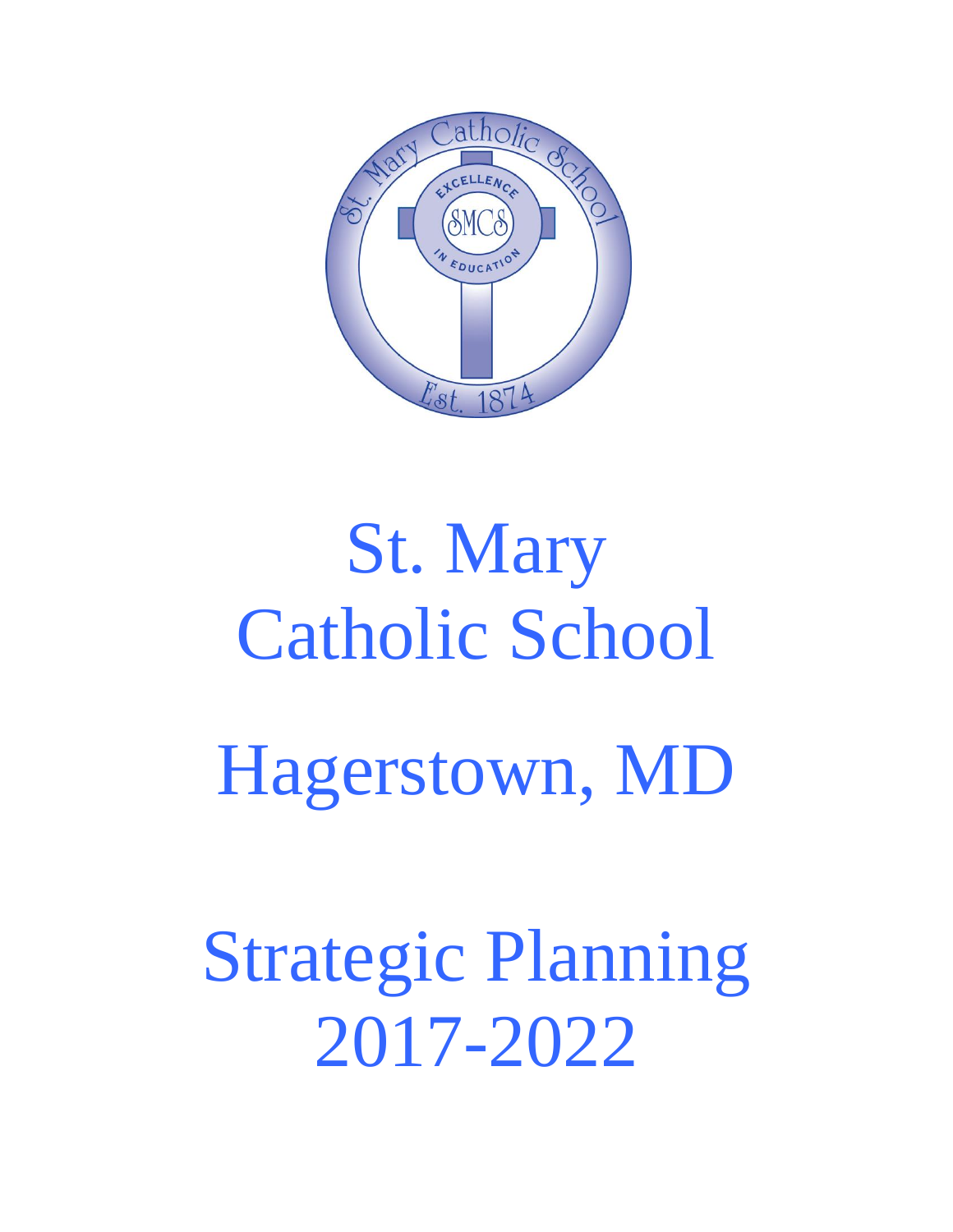## Table of Contents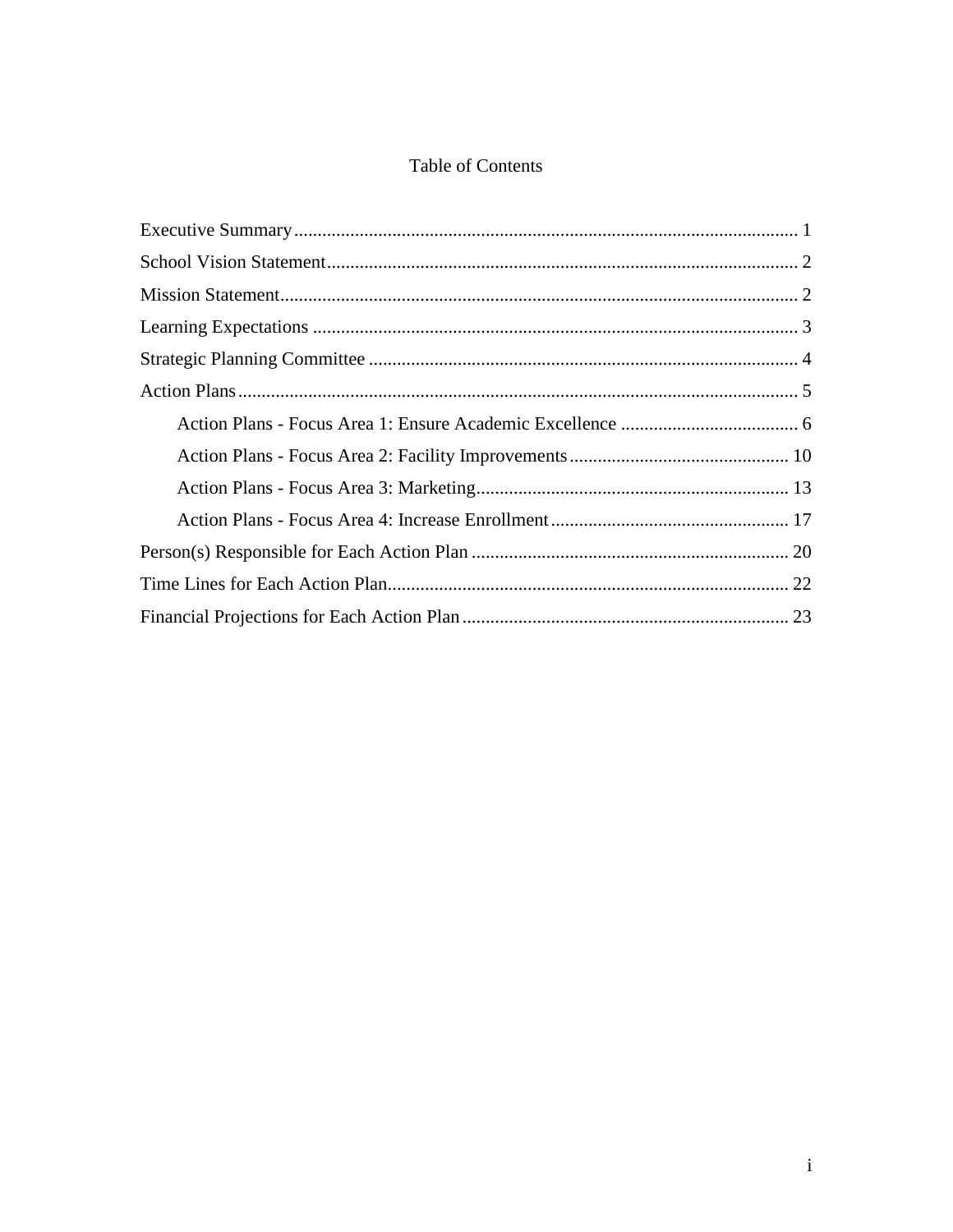#### **Executive Summary**

Over the course of several months, the St. Mary Catholic School Board reviewed the results of the Catholic Criteria and AdvancED self-assessments conducted through the Accreditation process as well as the responses from the Catholic Identity Program Effectiveness Surveys administered to parents, faculty and staff, and students in order to revise and update the original Strategic Plan for SMCS. The review process confirmed the School's commitment to a strong and vibrant Catholic Identity. The School Board was able to identify the areas of growth during the past five years and the areas still in need of attention as SMCS strives to continuously improve and enhance as an educational institution.

The School Board recommitted to the following focus areas that were identified in the original plan:

- 1. Ensure Academic Excellence
- 2. Facilities Improvement
- 3. Marketing
- 4. Increase Enrollment.

The School Board developed Action Plans in each of the areas listed to provide for the continued growth and strengthening of the school. What follows are the plans developed by the Strategic Planning Committee.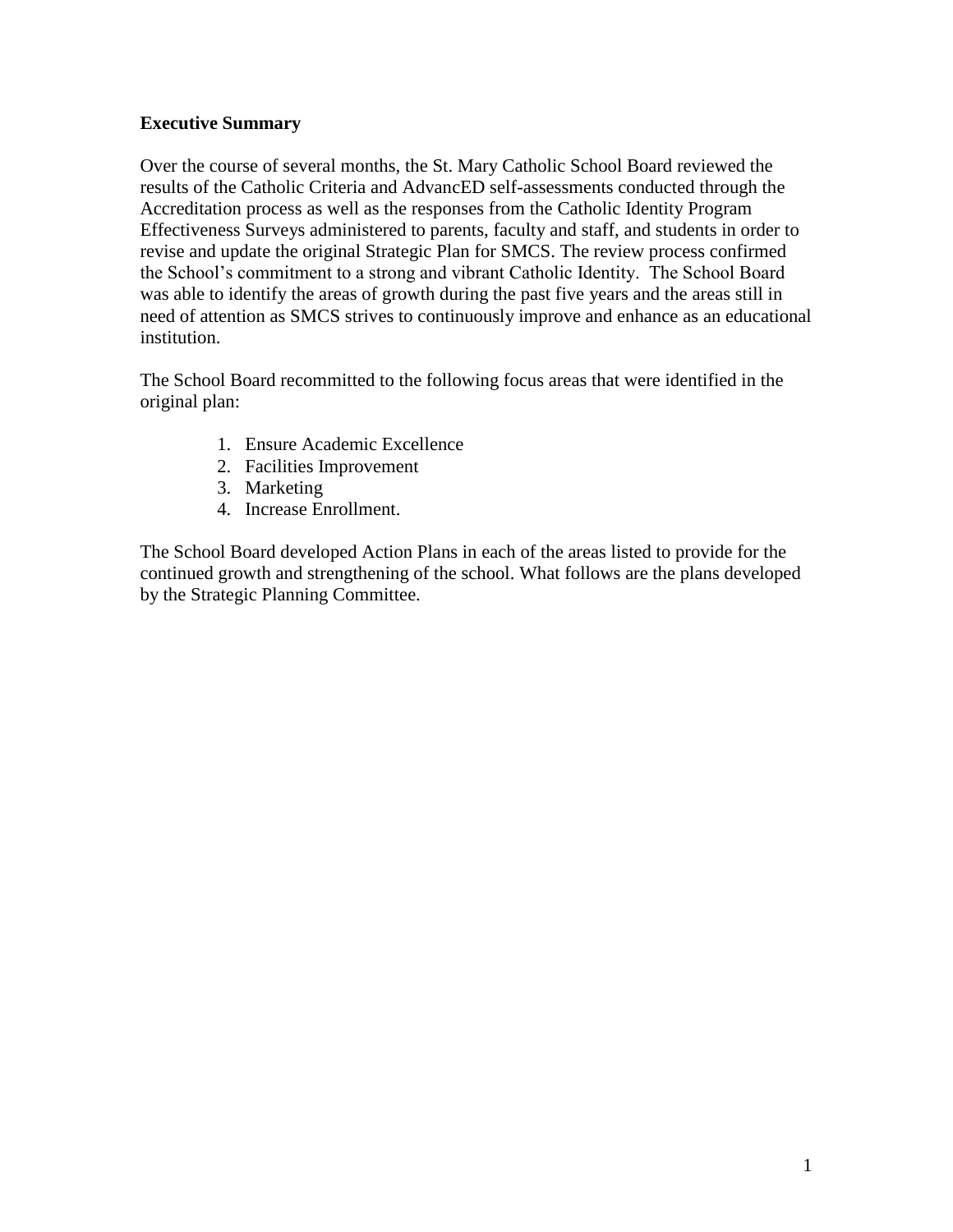#### <span id="page-3-0"></span>**School Vision Statement**

St. Mary Catholic School will continue to be a school of excellence with a strong focus on its Catholic identity and academic distinction. A dedicated and caring faculty will be the hallmark of its academic excellence.

St. Mary Catholic School will actively work to build a sense of rapport with the faithbased communities and to encourage support from all local parishes for the school's future needs. It will be a strong spiritually-centered community, living the Catholic faith as expressed through worship and service.

St. Mary Catholic School will create a campus environment which ensures the best use of all its facilities in a positive atmosphere which reflects and supports family values. It will endeavor to create a modern facility in order to offer the best educational experience for its students.

St. Mary Catholic School will encourage support of the alumni who value the school's strong commitment to academic excellence and spiritual formation.

#### <span id="page-3-1"></span>**Mission Statement**

St. Mary Catholic School empowers children in their faith journey and promotes academic excellence and life-long service inspired by the Gospel of Jesus Christ in a nurturing community.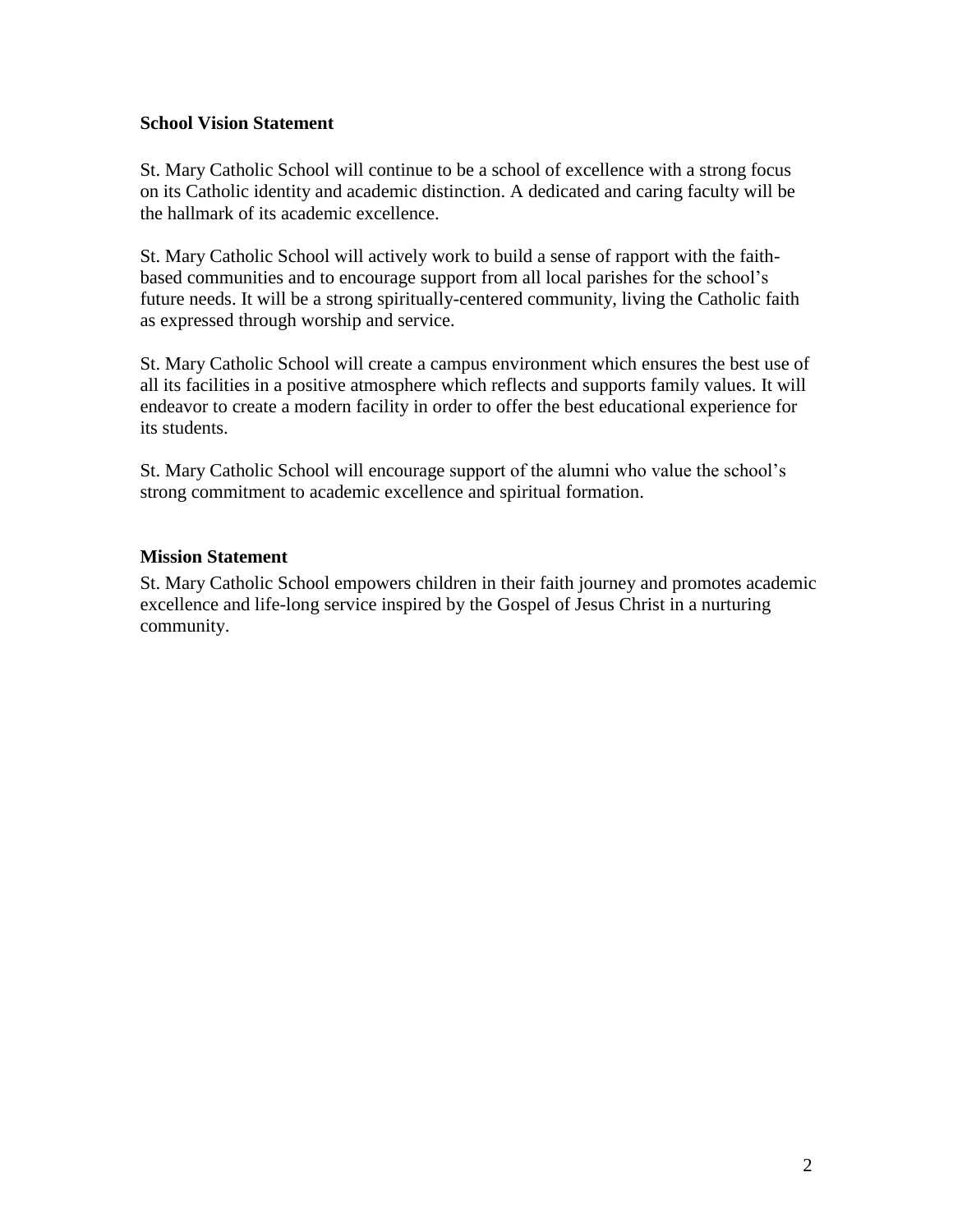#### <span id="page-4-0"></span>**Learning Expectations**

St. Mary Catholic School is dedicated to nurturing spiritual growth, strengthening moral values, and developing academic excellence.

The benchmark of our success as a school is not measured in grades or percentages, but in the development of individuals ready to explore possibilities, meet the challenges of life, extend themselves to others in order to do the work of Christ, and to always rise to their potentials. Students are encouraged to participate in co-curricular and extracurricular activities that offer different avenues for personal development. Independent learning is fostered in and out of the classroom, thus preparing the students intellectually, spiritually, and socially for their futures. All of these activities strengthen the sense of community at St. Mary Catholic School while helping to develop and foster lifelong friendships. These activities have also helped to form support networks for families new to the area and new to the school.

Each student at St. Mary Catholic School will:

- Gain knowledge of the teachings of the Roman Catholic Church
- Participate in daily religion classes, prayer, and school liturgies
- Demonstrate Christian choices for self and others
- Work toward the harmony of St. Mary Catholic School community
- Be respectful of the diversity within the community
- Show respect to our country
- Demonstrate effective use of the Internet and other sources
- Strive to develop strong study skills
- Develop good oral and written communication skills
- Strive to always work up to one's potential
- Desire academic excellence.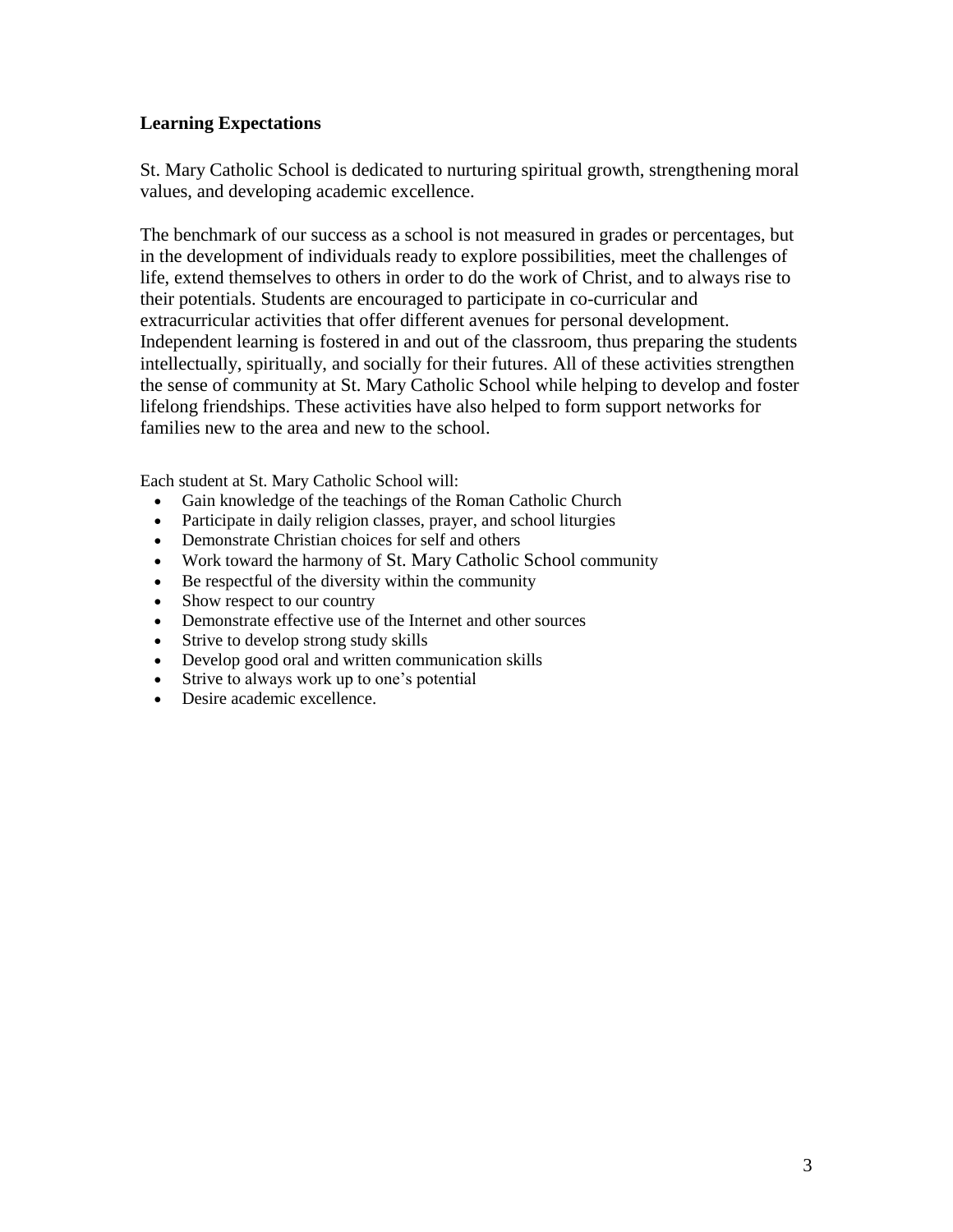#### **Strategic Planning Revision Committee**

Father Ernest Cibelli, Pastor Patricia McDermott, Principal Patricia Jones, School Board Chair Carrie Stumpf, Marketing & Development Director Kevin Beck David Moats Patrick Nooney Rhonda O'Malley Joseph Rafter Mo Tedeschi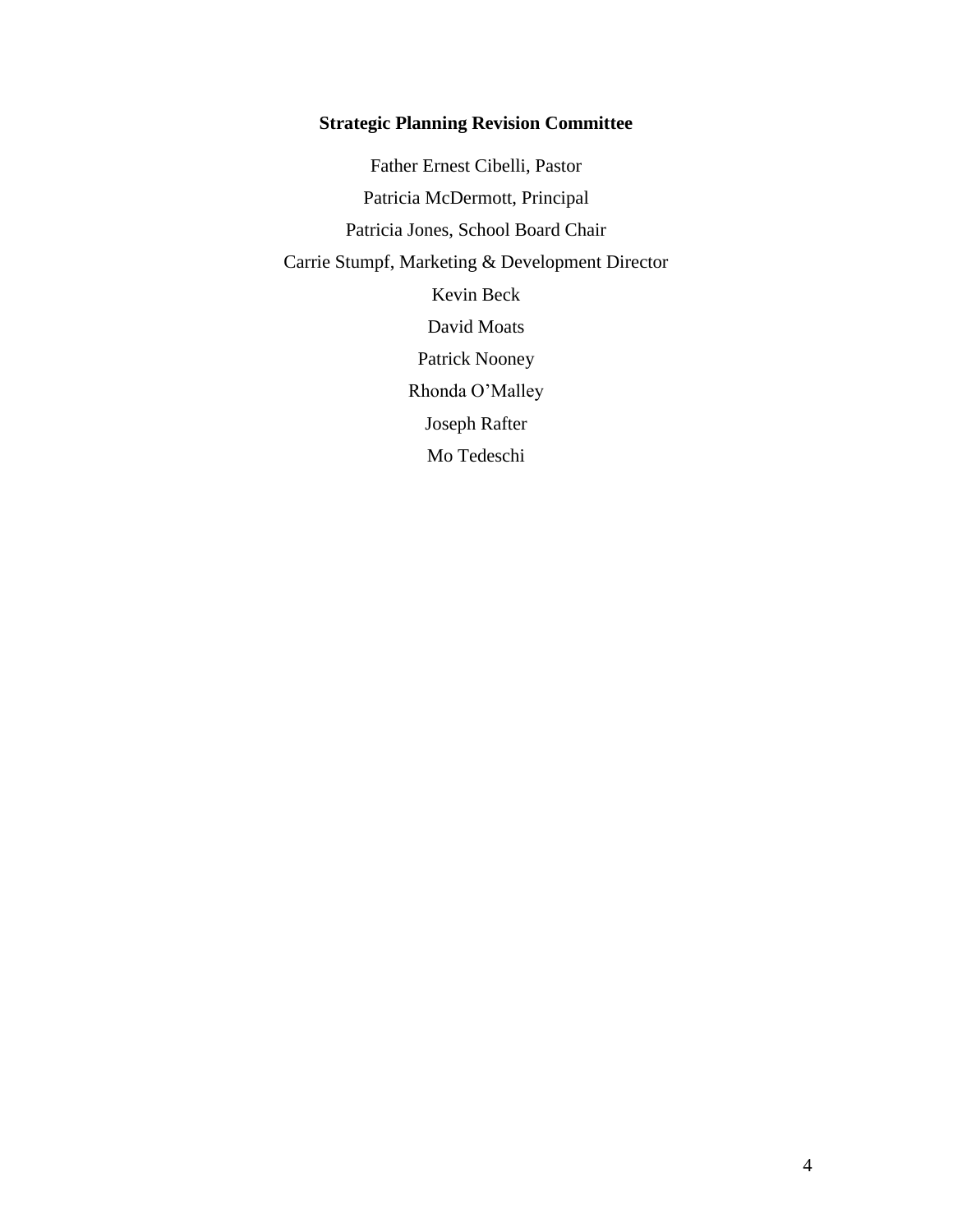# <span id="page-6-0"></span>**Action Plans**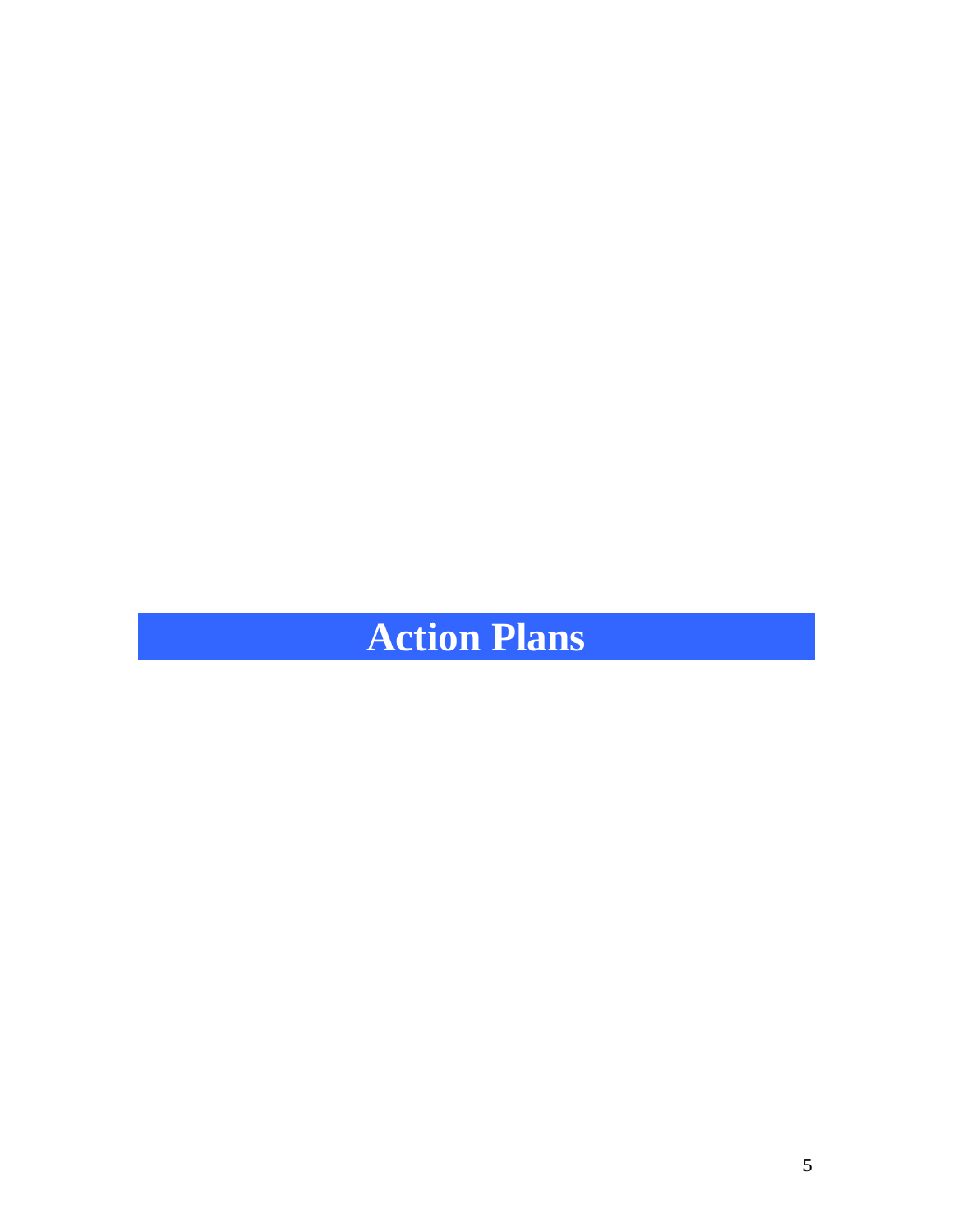# <span id="page-7-0"></span>**Action Plans - Focus Area 1: Ensure Academic Excellence**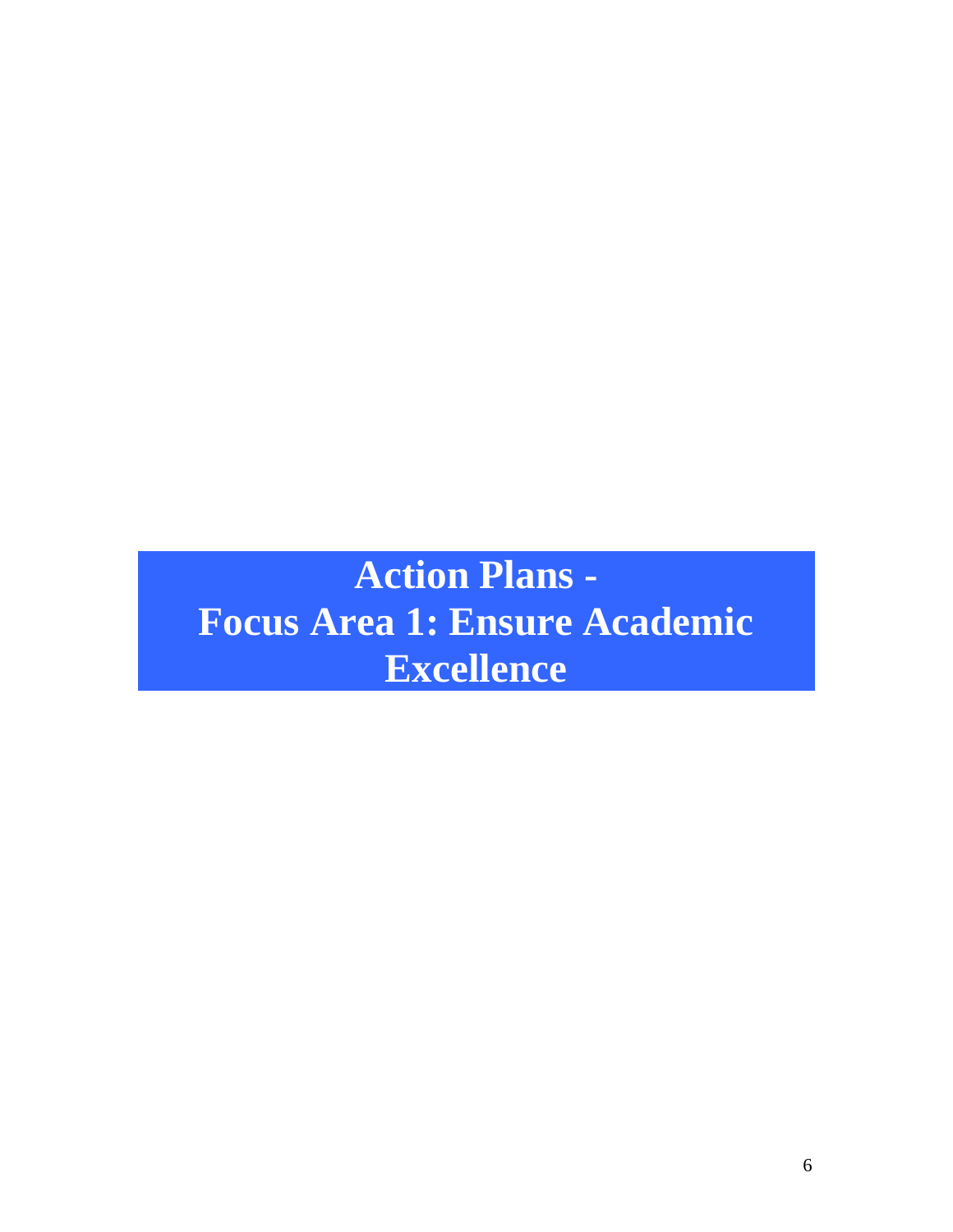## **Focus Area 1:**

## **Ensure Academic Excellence at St. Mary Catholic School**

#### **Aim:**

St. Mary Catholic School will:

- Integrate a Christ-centered educational experience based on the school's Mission
- Provide an excellent academic opportunity
- Provide an up-to-date, relevant, and dynamic curriculum by ensuring curriculum alignment
- Effectively meet the diverse academic needs of students
- Provide for on-going professional development for faculty and staff
- Support and encourage the use of technology throughout the school
- Use the Accreditation findings as a basis for academic improvement

#### *The following pages contain the complete set of Action Plans for this Focus Area*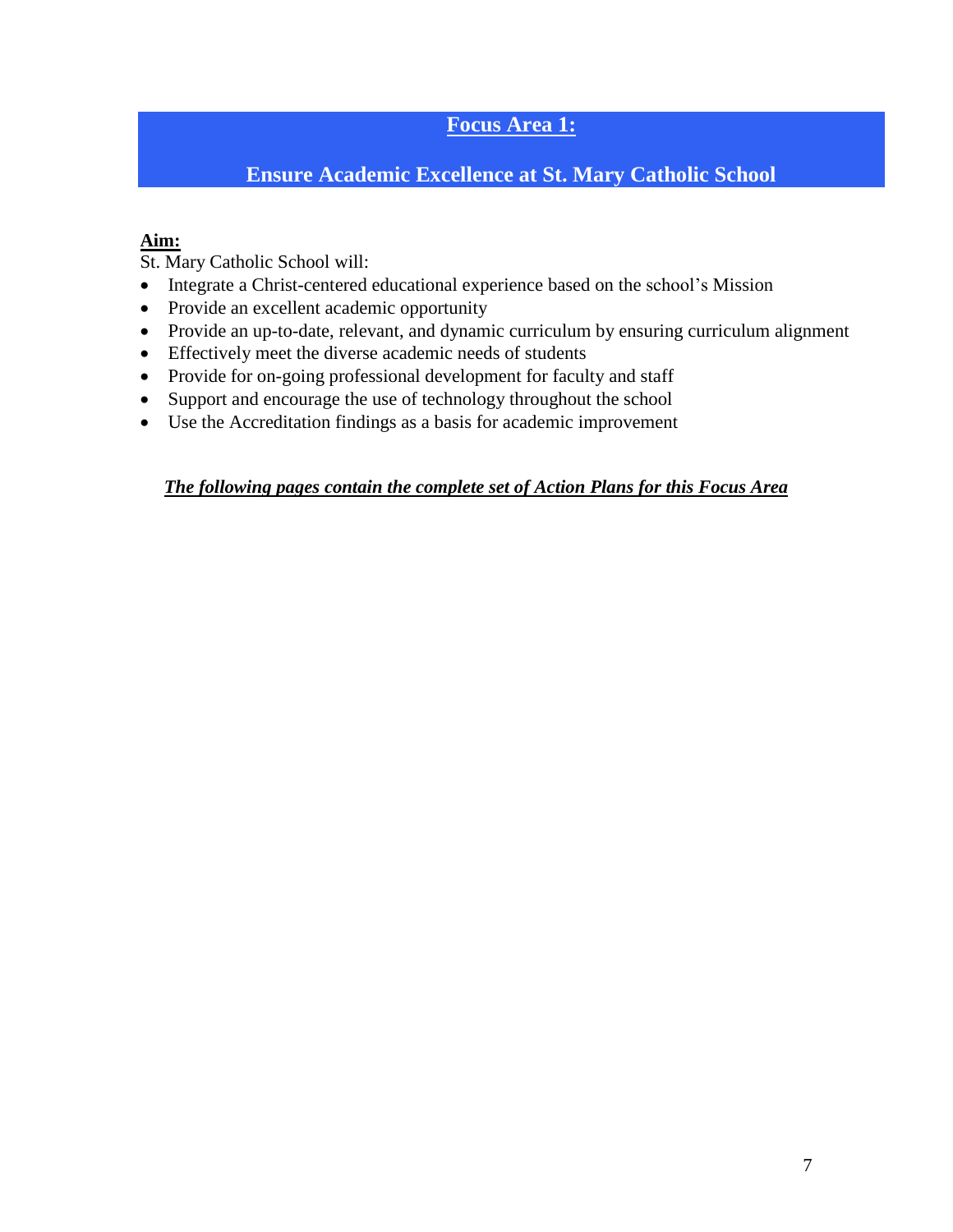#### **Summary of All Action Plans for Focus Area 1: Ensure Academic Excellence**

#### **Goal A: Achieve and market academic excellence**

#### **Summary of the Action Plans for Goal A:**

- 1A1 Acquire and utilize state-of-the-art resources and tools
- 1A2 Align textbooks and resources with the Archdiocesan curriculum
- 1A3 Provide meaningful professional and spiritual development for faculty and staff
- 1A4 Communicate the academic strengths of the school
- 1A5 Expand resources for student academic enrichment

#### **Goal B: Continue to cultivate community resources**

#### **Summary of the Action Plans for Goal B:**

- 1B1 Develop partnerships with local educational institutions to provide learning opportunities for students and faculty
- 1B2 Develop partnerships with civic and business communities to provide support for the students' educational experiences

#### **Goal C: Provide a complete, challenging, and up-to-date curriculum**

#### **Summary of the Action Plans for Goal C:**

- 1C1 Utilize student achievement data to support instructional decision making in planning differentiated instruction for continued and sustained student growth
- 1C2 Provide 21<sup>st</sup> century curriculum and instruction that prepares students with the knowledge, understanding and skills to become creative, reflective, literate, critical, and moral evaluators, problem solvers, decision makers, and socially responsible global citizens. (\*Benchmark 7.3) (\* From: National Standards and Benchmarks for Effective Catholic Elementary and Secondary Schools 7.3)
- 1C3 Provide 21st century curriculum and instruction that prepares students to become expert users of technology (\*Benchmark 7.4) (\* From: National Standards and Benchmarks for Effective Catholic Elementary and Secondary Schools 7.4)
- 1C4 Incorporate a variety of curriculum-based assessments aligned with learning outcomes and instructional practices to assess student learning (\*Benchmark 8.3) (\* From: National Standards and Benchmarks for Effective Catholic Elementary and Secondary Schools 8.3)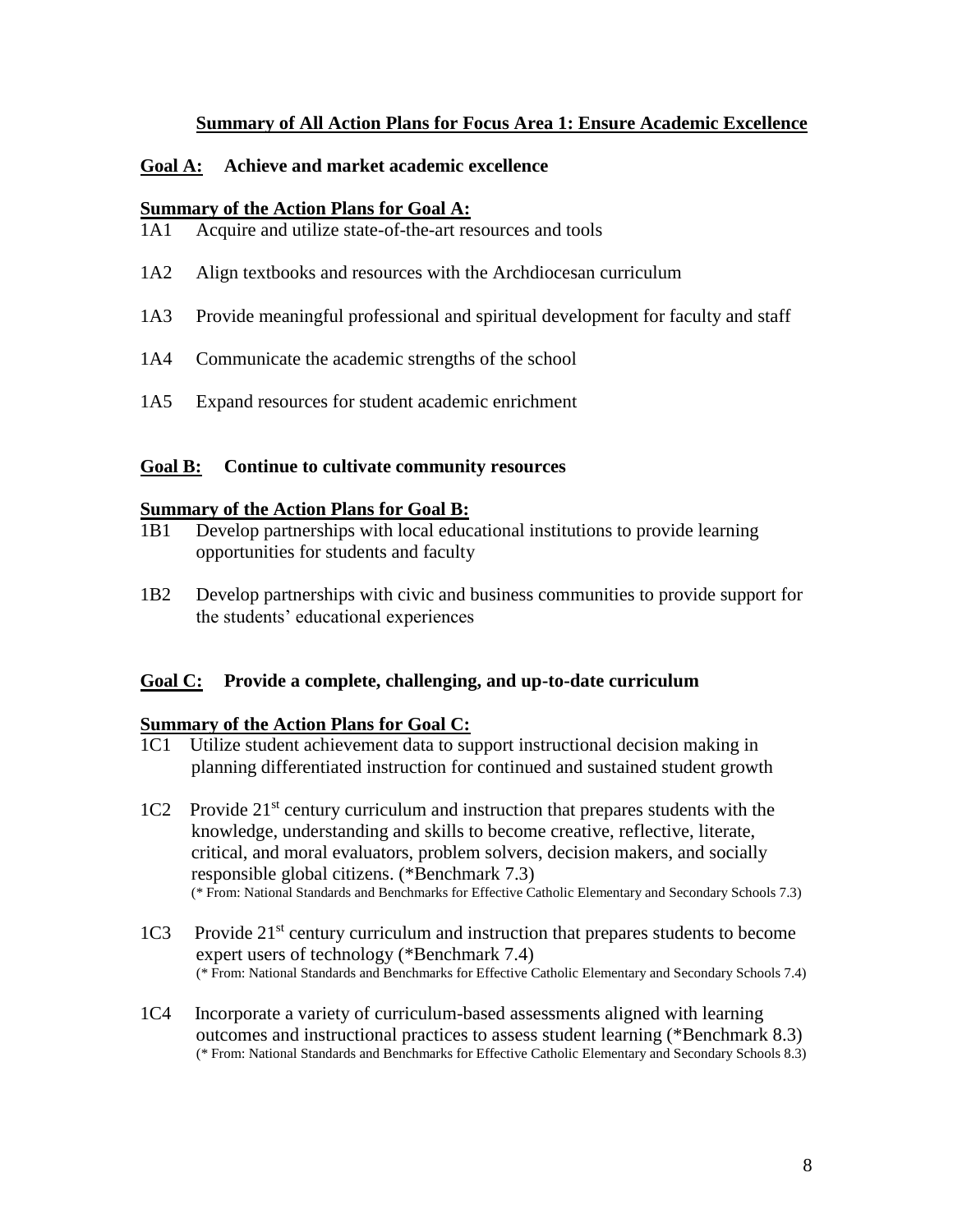#### **Goal D: Continue integrating the religious, moral, and spiritual dimension of learning in all subjects (\*Benchmark 7.2)**

(\* From: National Standards and Benchmarks for Effective Catholic Elementary and Secondary Schools 7.2)

#### **Summary of the Action Plan for Goal D:**

1D1 Integrate the Gospel message into daily lessons through explicit references in teachers' lessons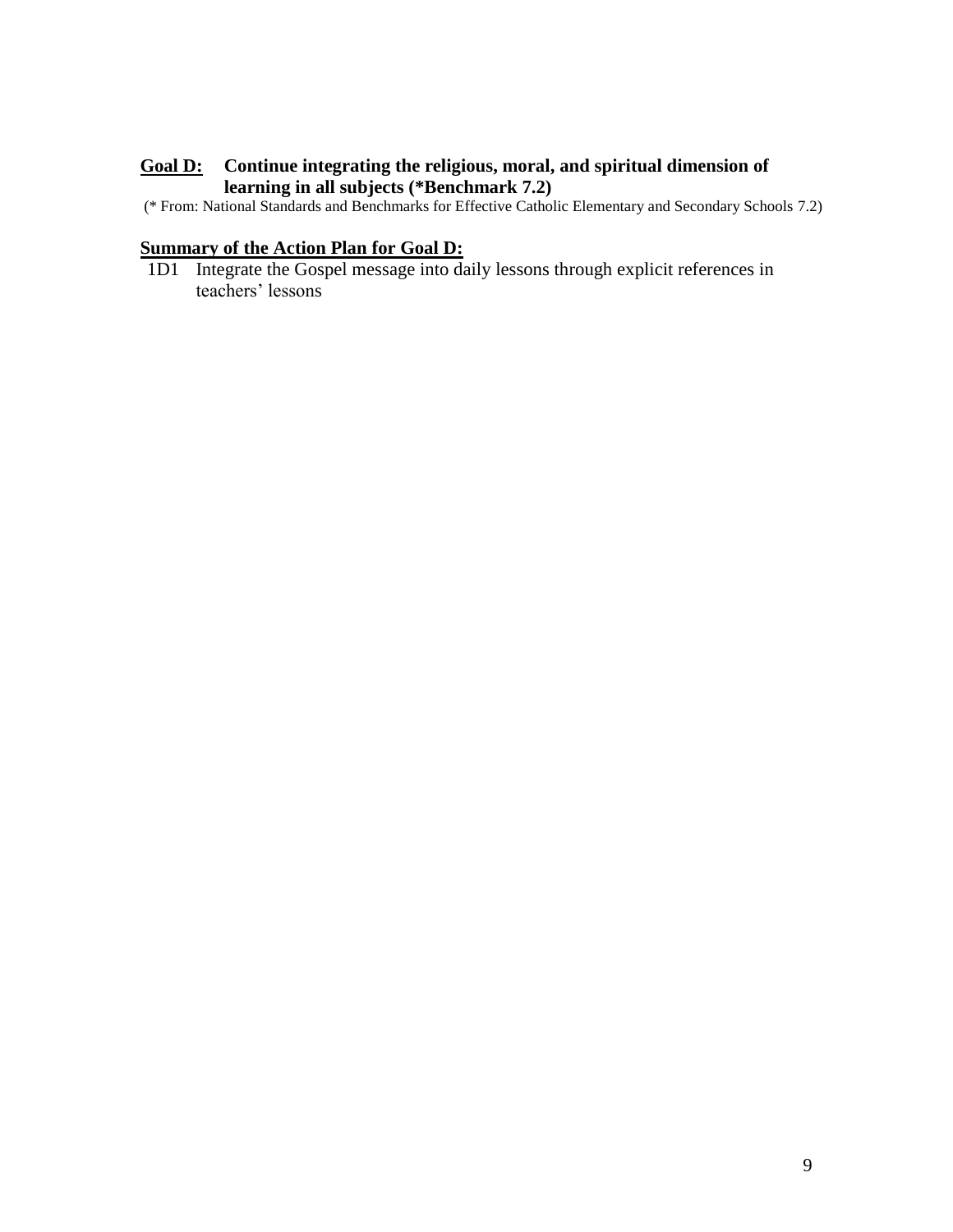**Action Plans -**

<span id="page-11-0"></span>**Focus Area 2: Facility Improvements**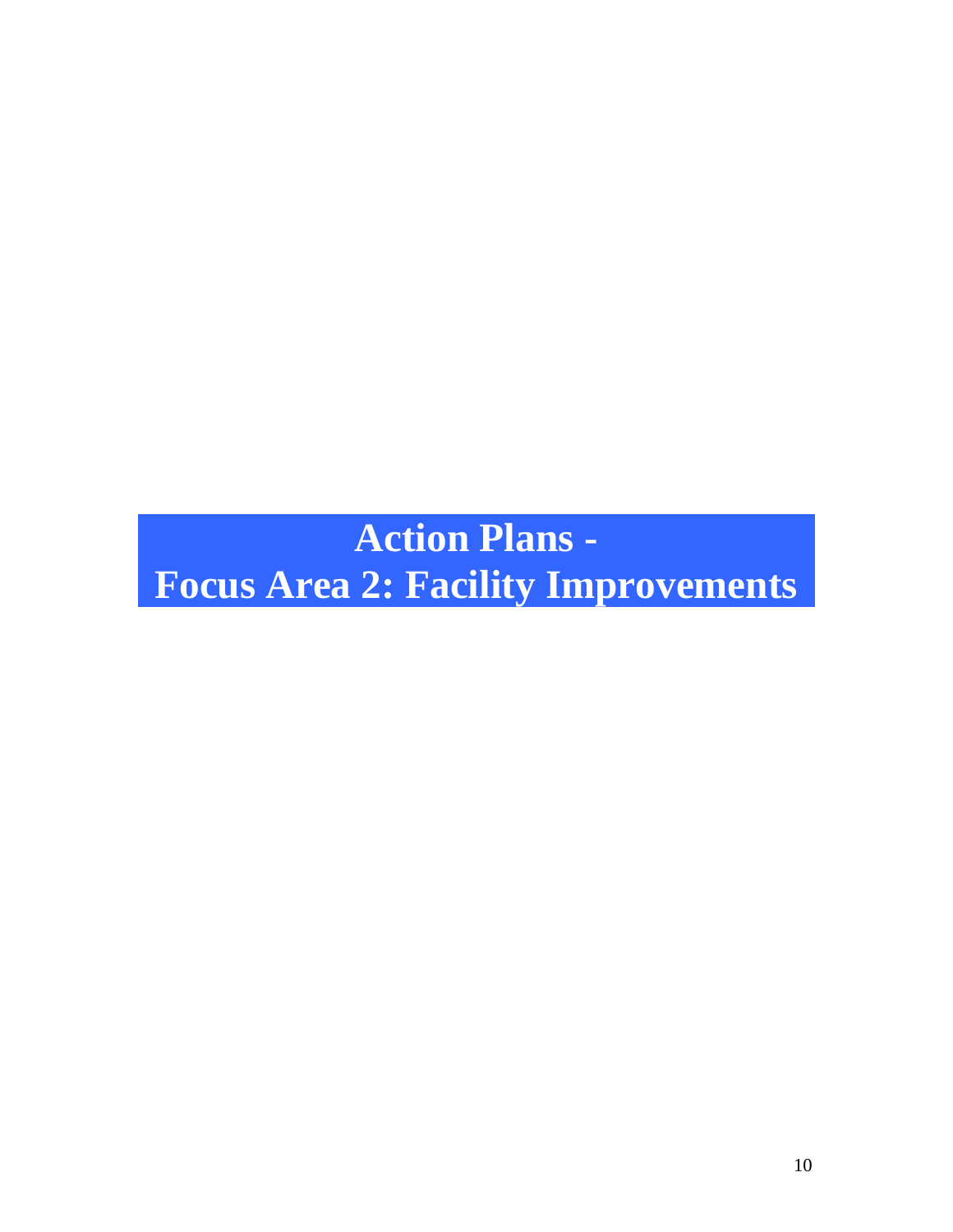# **Focus Area 2:**

# **Facility Improvements at St. Mary Catholic School**

# **Aim:**

St. Mary Catholic School will:

- Enhance the learning environment for faculty and students
- Study the feasibility of starting a capital campaign to meet the facility needs of and the improvement of facilities in conjunction with the parish
- Find creative opportunities for funding facility updates
- Evaluate ways to endow the future of the school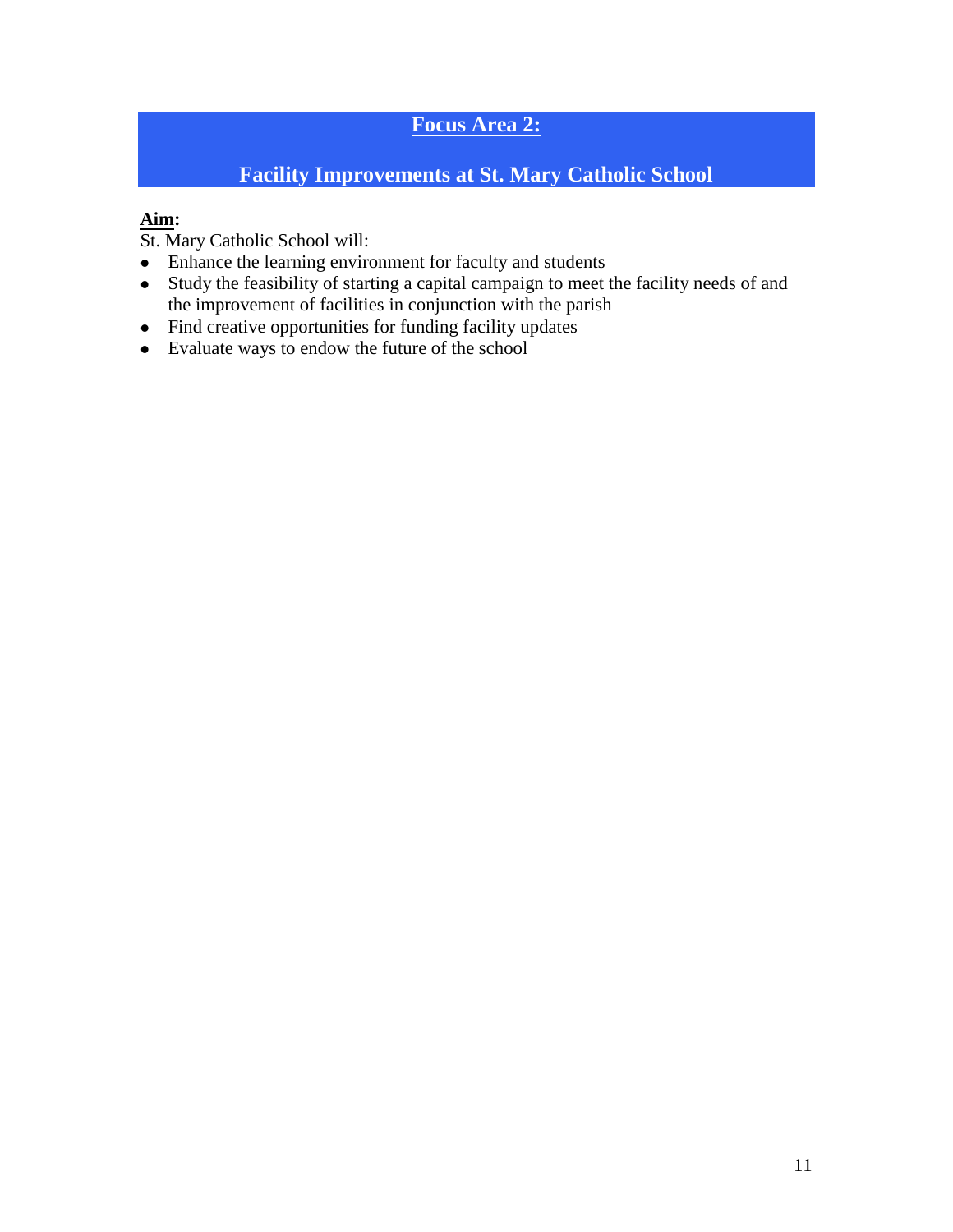#### **Summary of All Action Plans for Focus Area 2: Facility Improvements**

#### **Goal A: Identify Capital Needs at St. Mary Catholic School in conjunction with the Parish**

#### **Summary of the Action Plans for Goal A:**

- 2A1 St. Mary Church/School Facility Committee consults with Archdiocese of Baltimore Project Manager
- 2A2 Contract a company to complete a Facilities Condition Assessment (FCA)
- 2A3 St. Mary Church/School Facility Committee reviews completed FCA
- 2A4 Implement timeline for priority actions

#### **Goal B: Ensure a safe environment for students and faculty**

#### **Summary of the Action Plans for Goal B:**

- 2B1 Install new security camera system
- 2B2 Upgrade fire alarm system
- 2B3 Publicize safety and security updates through school and parish bulletins
- 2B4 Continue partnership with Hagerstown Police Department in implementing best practices and in applying for security grants
- 2B5 Enhance existing safety committee

#### **Goal C: Develop and implement a plan for improving current physical activity space**

#### **Summary of the Action Plans for Goal C:**

- 2C1 Convert a portion of the Primary Lot into an enclosed play area for Pre-Kindergarten
- 2C2 Review feasibility study for converting Pangborn Hall into a gymnasium and the Msgr. Passerelli Room into the cafeteria
- 2C3 Devise a plan and timeline for following through with the gymnasium/cafeteria conversion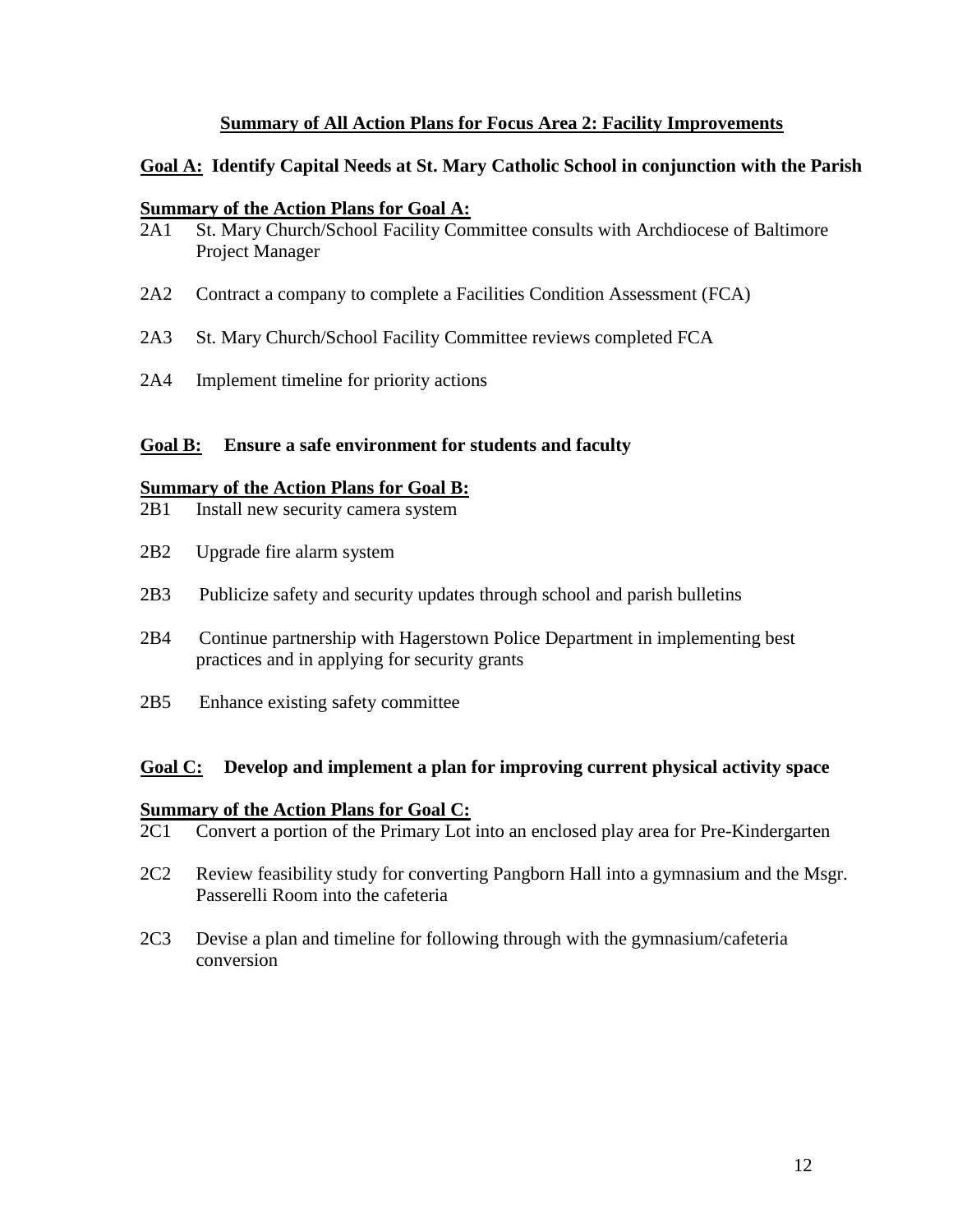# <span id="page-14-0"></span>**Action Plans - Focus Area 3: Marketing**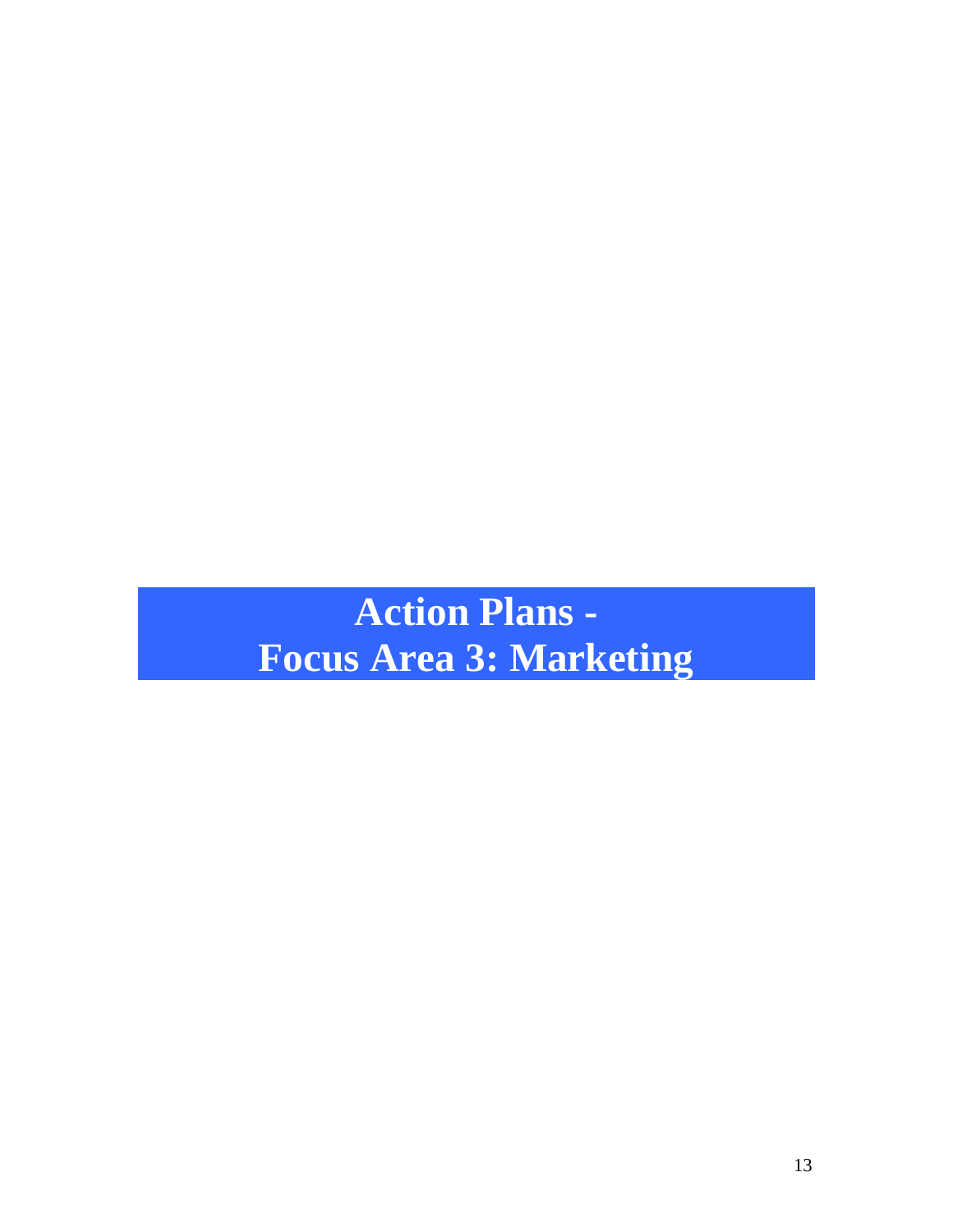## **Focus Area 3:**

## **Marketing for St. Mary Catholic School**

#### **Aim:**

St. Mary Catholic School will:

- Create a case for the importance and the need to sacrifice for Catholic education
- Educate the parishioners and its publics, both internal and external, about the strengths of the academic program
- Emphasize the benefits of a safe and nurturing school environment
- Showcase graduates, both recent and successful alumni, in order to encourage support for the school
- Foster partnerships with local organizations to enhance the visibility of the school to the local community
- Create opportunities for an active involvement with and for alumni
- Extend invitations to alumni for inclusion in St. Mary School events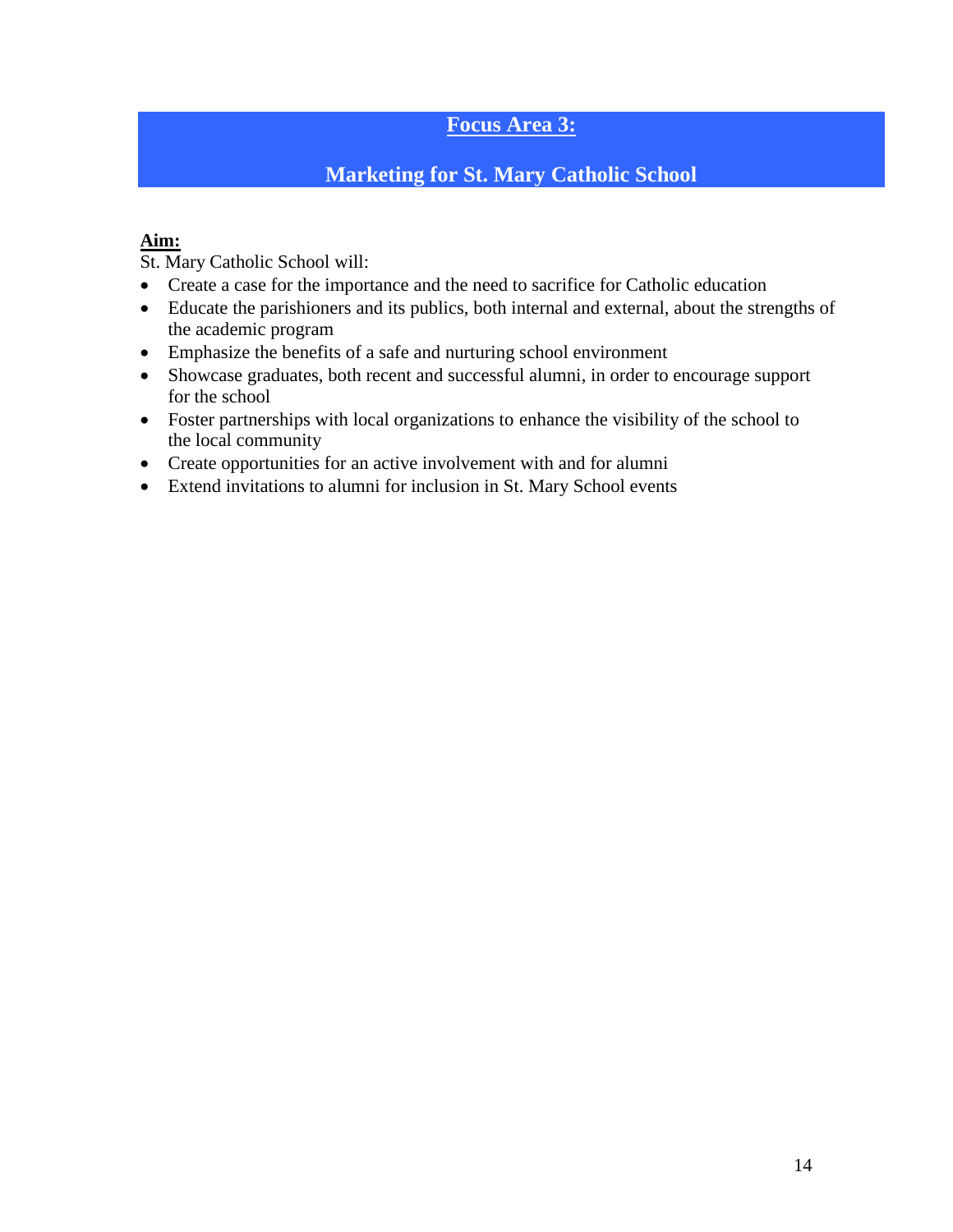#### **Summary of All Action Plans for Focus Area 3: Marketing**

#### **Goal A: Increase awareness and importance about Catholic education at St. Mary Catholic School to all local parishes and the broader public sector**

#### **Summary of the Action Plans for Goal A:**

- 3A1 Continue and enhance the Marketing Committee which, among other areas, emphasizes and markets the school's Catholic identity within the context of faith and community
- 3A2 Continue to broaden promotional efforts, such as, brochures, videos, spirit wear, website, and social media outlets about the school
- 3A3 Recognize and market achievements of St. Mary Catholic School through the parish bulletins, from the pulpit, and the school web site
- 3A4 Market the dedication and expertise of the faculty and staff through biographies in the parish bulletins and the web site
- 3A5 Provide a sufficient formal budget to market the school

#### **Goal B: Foster partnerships with local organizations to enhance the visibility of the school to the local community**

#### **Summary of the Action Plans for Goal B:**

- 3B1 Identify and develop a relationship with various organizations to enhance the marketing efforts of the school
- 3B2 Develop a plan for community outreach for local realtors and businesses

#### **Goal C: Showcase St. Mary Catholic students in the local community**

#### **Summary of the Action Plans for Goal C:**

- 3C1 Identify local outreach opportunities within a walking radius of the school
- 3C2 Develop a plan to showcase our students once a month at identified local outreach organizations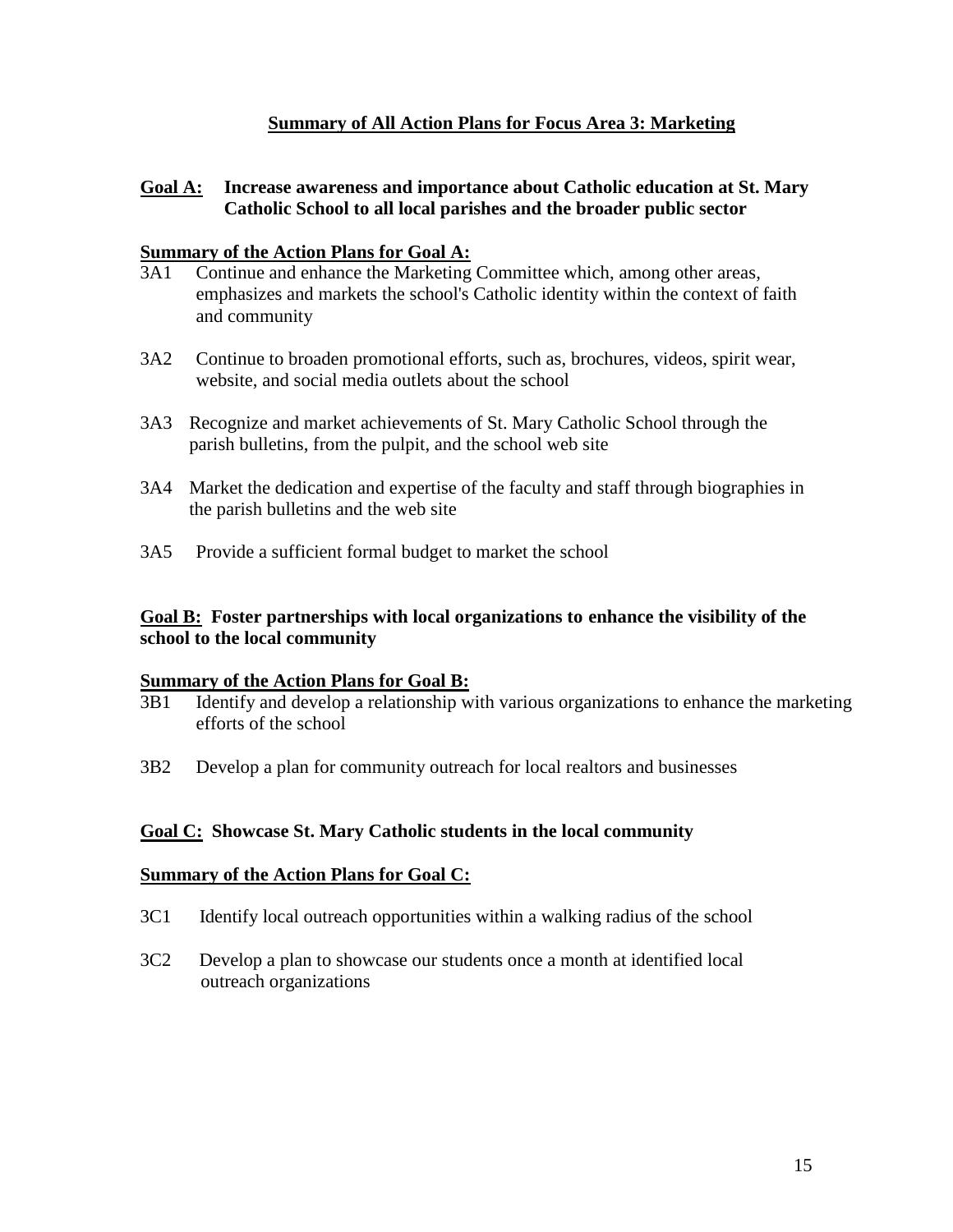#### **Goal D: Expand Alumni Involvement**

# **Summary of the Action Plans for Goal D:**<br>3D1 Maintain an active alumni data base

- Maintain an active alumni data base
- 3D2 Develop a plan for ensuring support and awareness of the school through the data base and social media
- 3D3 Identify and share the strong foundation alumni have received from their years at St. Mary Catholic School
- 3D4 Create a plan to continue alumni relationships (for example, weddings, births, and important events)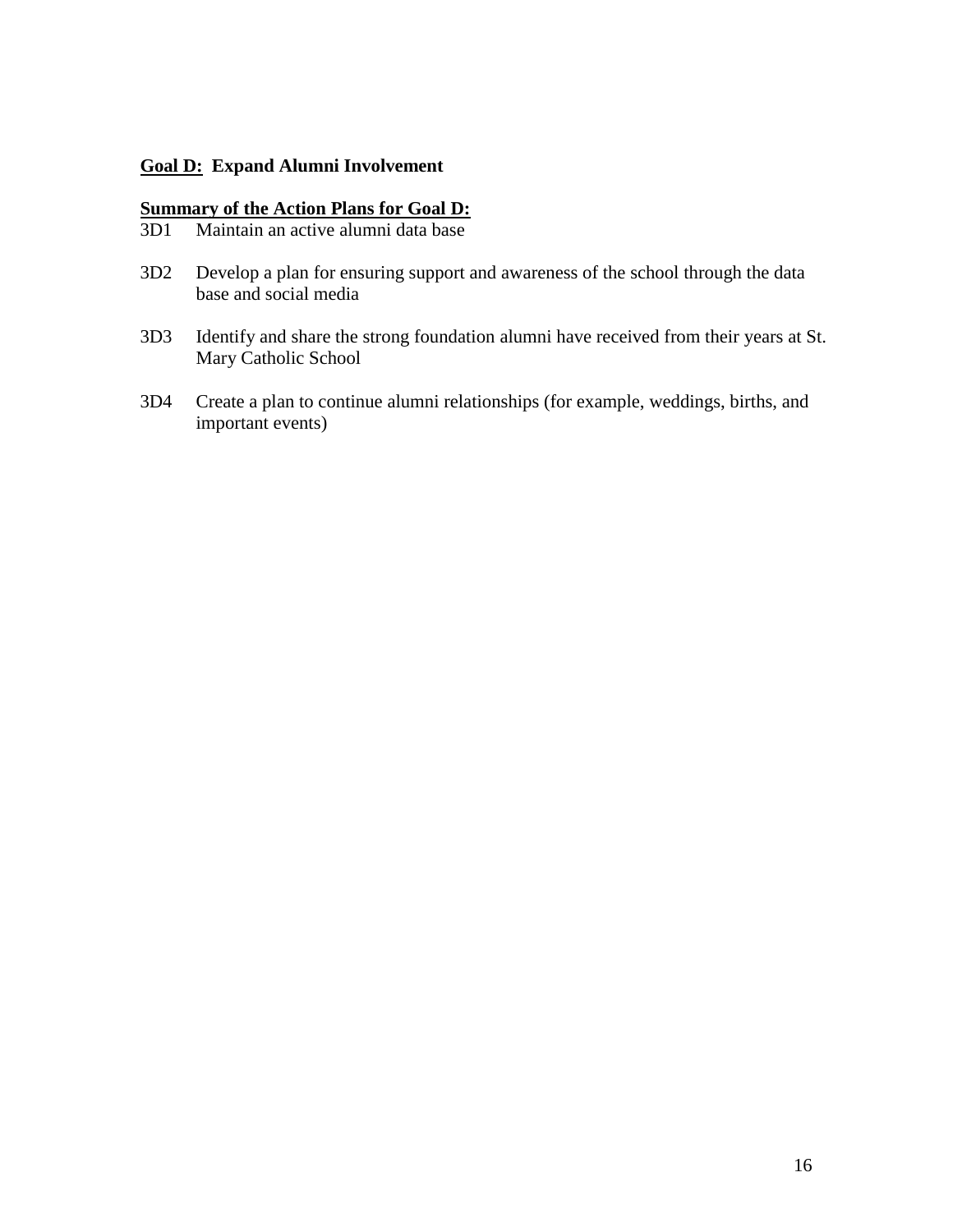<span id="page-18-0"></span>**Action Plans - Focus Area 4: Increase Enrollment**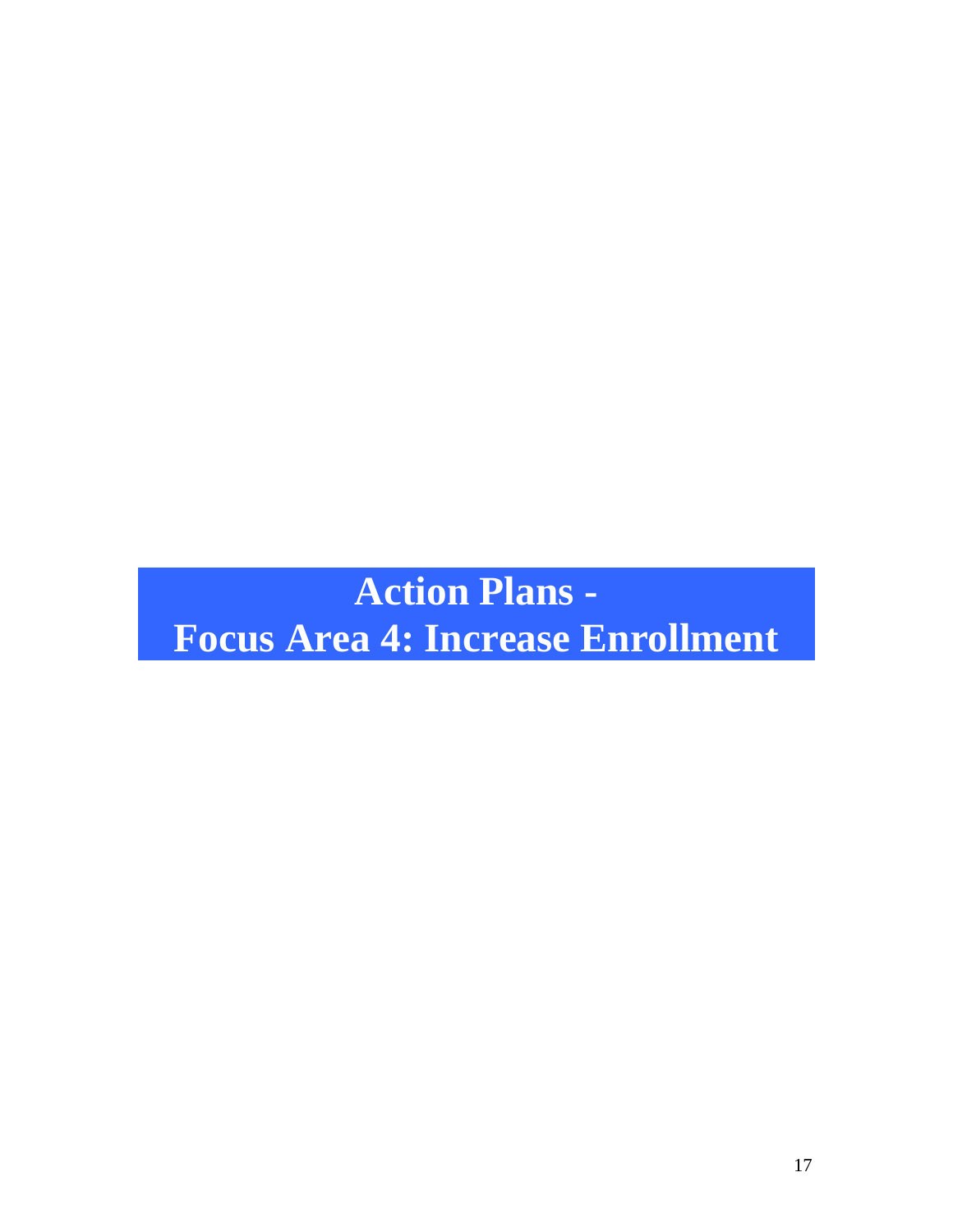# **Focus Area 4:**

# **Increase Enrollment at St. Mary Catholic School**

# **Aim:**

St. Mary Catholic School will:

- Increase enrollment
- Develop a strategy for pupil retention
- Appeal to a broader student population
- Connect enrollment to marketing

*The following pages contain the complete set of Action Plans for this Focus Area*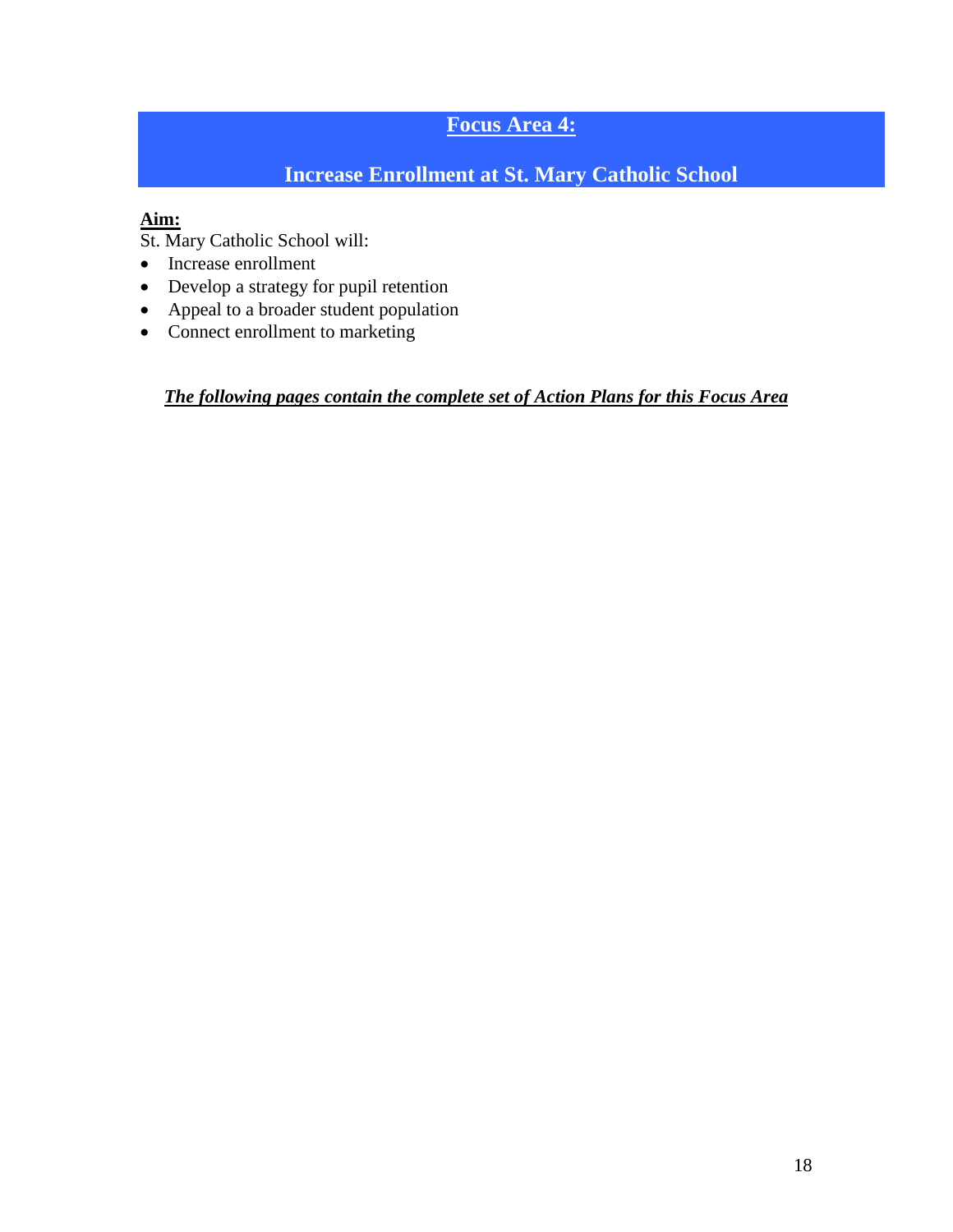#### **Summary of All Action Plans for Focus Area 4: Increasing Enrollment**

**Goal A**: **Increase enrollment at all grade levels by spreading awareness of St. Mary Catholic School as a leader in quality Catholic education**

#### **Summary of the Action Plans for Goal A:**

- 4A1 Promote the existing academic strengths of St. Mary Catholic School
- 4A2 Promote the Catholic identity and faith formation aspects of the school

#### **Goal B: Strengthen recruitment and retention initiatives to build enrollment**

#### **Summary of the Action Plans for Goal B:**

- 4B1 Maintain rapport with current families in order to retain families
- 4B2 Update plan for welcoming new families and communicating with them throughout the year
- 4B3 Develop and implement an exit survey with families/students in order to address concerns and issues

#### **Goal C: Create a campus culture that encourages recruitment by parents**

#### **Summary of the Action Plans For Goal C:**

- 4C1 Create service opportunities to work with local parishes to encourage enrollment
- 4C2 Continue contacting young families in the parish, especially after Baptism, to inform them about the school
- 4C3 Identify other communities within Washington County who would benefit and appreciate Catholic education at St. Mary Catholic School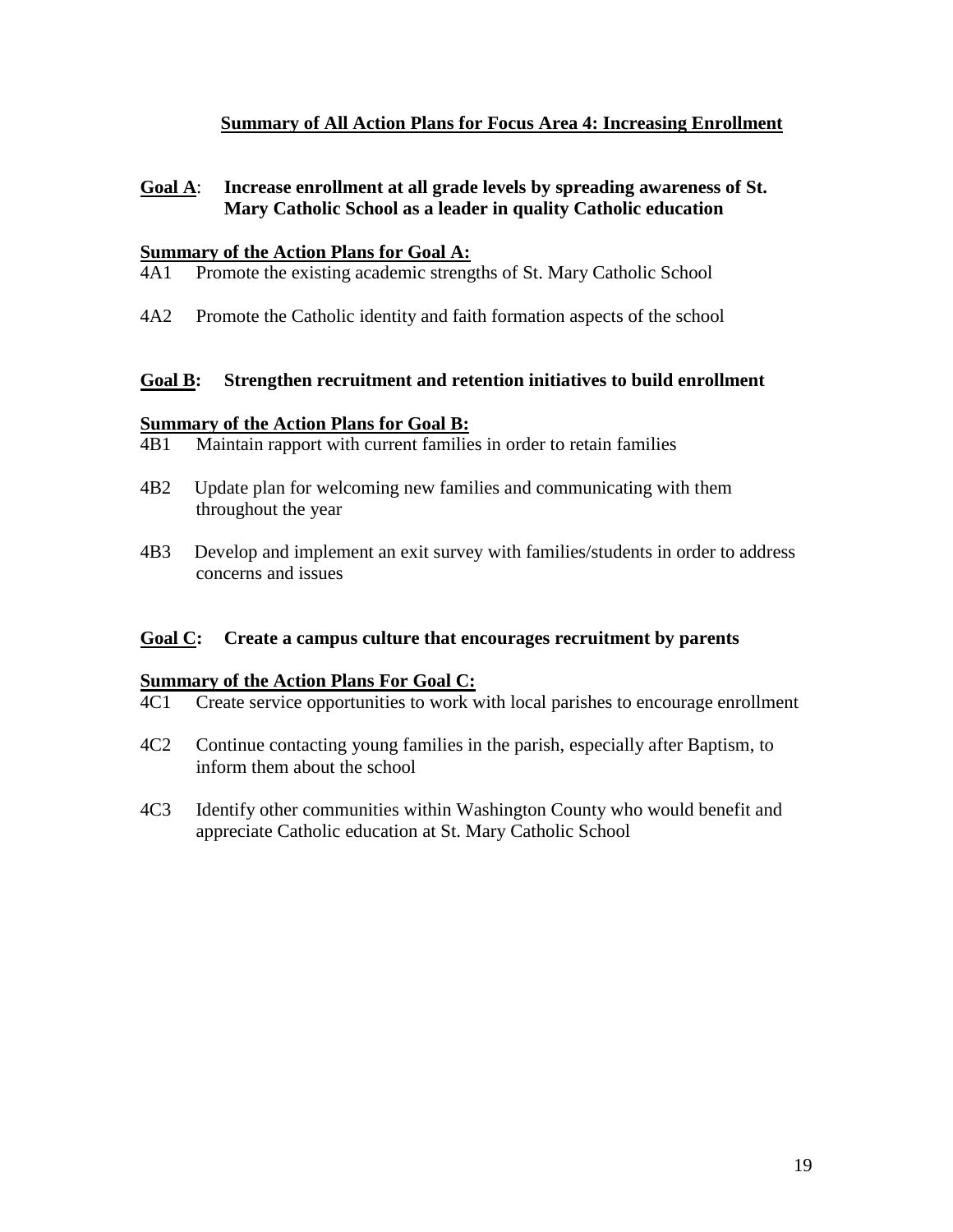<span id="page-21-0"></span>

|                 | Who's Responsible for Focus Area 1 – Ensure Academic Excellence |                                                              |                                             |  |  |  |  |
|-----------------|-----------------------------------------------------------------|--------------------------------------------------------------|---------------------------------------------|--|--|--|--|
| 1               | Page                                                            | <b>Key Recommendations</b>                                   | <b>Person(s) Responsible for Success</b>    |  |  |  |  |
| <b>1A1</b>      | 8                                                               | <b>State-of-the-Art Resources</b>                            | <b>Technology Coordinator, Principal</b>    |  |  |  |  |
| 1A2             | 8                                                               | Align Textbooks with Curriculum                              | Principal                                   |  |  |  |  |
| 1A3             | 8                                                               | <b>Professional Development</b>                              | Principal                                   |  |  |  |  |
| <b>1A4</b>      | 8                                                               | <b>Communicate Academic Strengths</b>                        | Marketing Director, Principal               |  |  |  |  |
| 1A5             | 8                                                               | <b>Expend Resources for Enrichment</b>                       | Principal, Teachers                         |  |  |  |  |
|                 |                                                                 |                                                              |                                             |  |  |  |  |
| 1B1             | 8                                                               | Develop Partnerships with<br>educational institutions        | Marketing Director, Principal, School Board |  |  |  |  |
| 1 <b>B2</b>     | 8                                                               | Develop Partnerships with<br>Governmental, Civic Communities | Marketing Director, Principal, School Board |  |  |  |  |
|                 |                                                                 |                                                              |                                             |  |  |  |  |
| 1C1             | 8                                                               | Utilize Achievement Data                                     | Principal, Testing Coordinator              |  |  |  |  |
| 1C2             | 8                                                               | $21st$ Century Instruction                                   | Principal, Teachers                         |  |  |  |  |
| 1C <sub>3</sub> | 8                                                               | <b>Expert users of Technology</b>                            | Principal, Technology Coordinator, Teachers |  |  |  |  |
| 1C <sub>4</sub> | 8                                                               | Variety of Assessments                                       | Principal, Testing Coordinator, Teachers    |  |  |  |  |
|                 |                                                                 |                                                              |                                             |  |  |  |  |
| 1D1             | 9                                                               | <b>Integrate Gospel Message</b>                              | Principal, Teachers                         |  |  |  |  |

|                  | Who's Responsible for Focus Area 2 – Facilities Improvements |                                                              |                                                                                   |  |  |  |  |  |
|------------------|--------------------------------------------------------------|--------------------------------------------------------------|-----------------------------------------------------------------------------------|--|--|--|--|--|
| $\boldsymbol{2}$ | Page                                                         | <b>Key Recommendations</b>                                   | <b>Person(s) Responsible for Success</b>                                          |  |  |  |  |  |
| 2A1              | 12                                                           | <b>Consultation with AOB</b>                                 | Facilities Chair, Principal, Pastor, Business Manager                             |  |  |  |  |  |
| 2A2              | 12                                                           | <b>Contract for Facilities Condition</b><br>Assessment (FCA) | Facilities Chair, Principal, Pastor, Business Manager                             |  |  |  |  |  |
| 2A3              | 12                                                           | <b>Review FCA</b>                                            | Facilities Committee, Principal, Pastor, Business Manager,<br><b>School Board</b> |  |  |  |  |  |
| 2A4              | 12                                                           | <b>Implement Timeline</b>                                    | Facilities Committee, Principal, Pastor, Business Manager,<br>School Board        |  |  |  |  |  |
|                  |                                                              |                                                              |                                                                                   |  |  |  |  |  |
| 2B1              | 12                                                           | New Security System                                          | Facilities Committee, Principal, Pastor                                           |  |  |  |  |  |
| 2B2              | 12                                                           | <b>Upgrade Fire Alarm System</b>                             | Facilities Committee, Principal, Pastor                                           |  |  |  |  |  |
| 2B3              | 12                                                           | <b>Publicize Safety/Security Updates</b>                     | Principal, Pastor                                                                 |  |  |  |  |  |
| 2B4              | 12                                                           | Partnership with HPD                                         | Principal, School Nurse                                                           |  |  |  |  |  |
| 2B5              | 12                                                           | <b>Safety Committee</b>                                      | Principal, School Nurse, Facilities Chair                                         |  |  |  |  |  |
|                  |                                                              |                                                              |                                                                                   |  |  |  |  |  |
| 2C1              | 12                                                           | Pre-K Play Area                                              | Facilities Committee, Principal, Pastor, Business Manager,<br><b>School Board</b> |  |  |  |  |  |
| 2C2              | 12                                                           | <b>Review Feasibility Study</b>                              | Pastor, Principal, School Board, Facilities Committee                             |  |  |  |  |  |
| 2C3              | 12                                                           | Devise Plan and Timeline                                     | Pastor, Principal, School Board, Facilities Committee                             |  |  |  |  |  |
|                  |                                                              |                                                              |                                                                                   |  |  |  |  |  |
|                  |                                                              |                                                              |                                                                                   |  |  |  |  |  |
|                  |                                                              |                                                              |                                                                                   |  |  |  |  |  |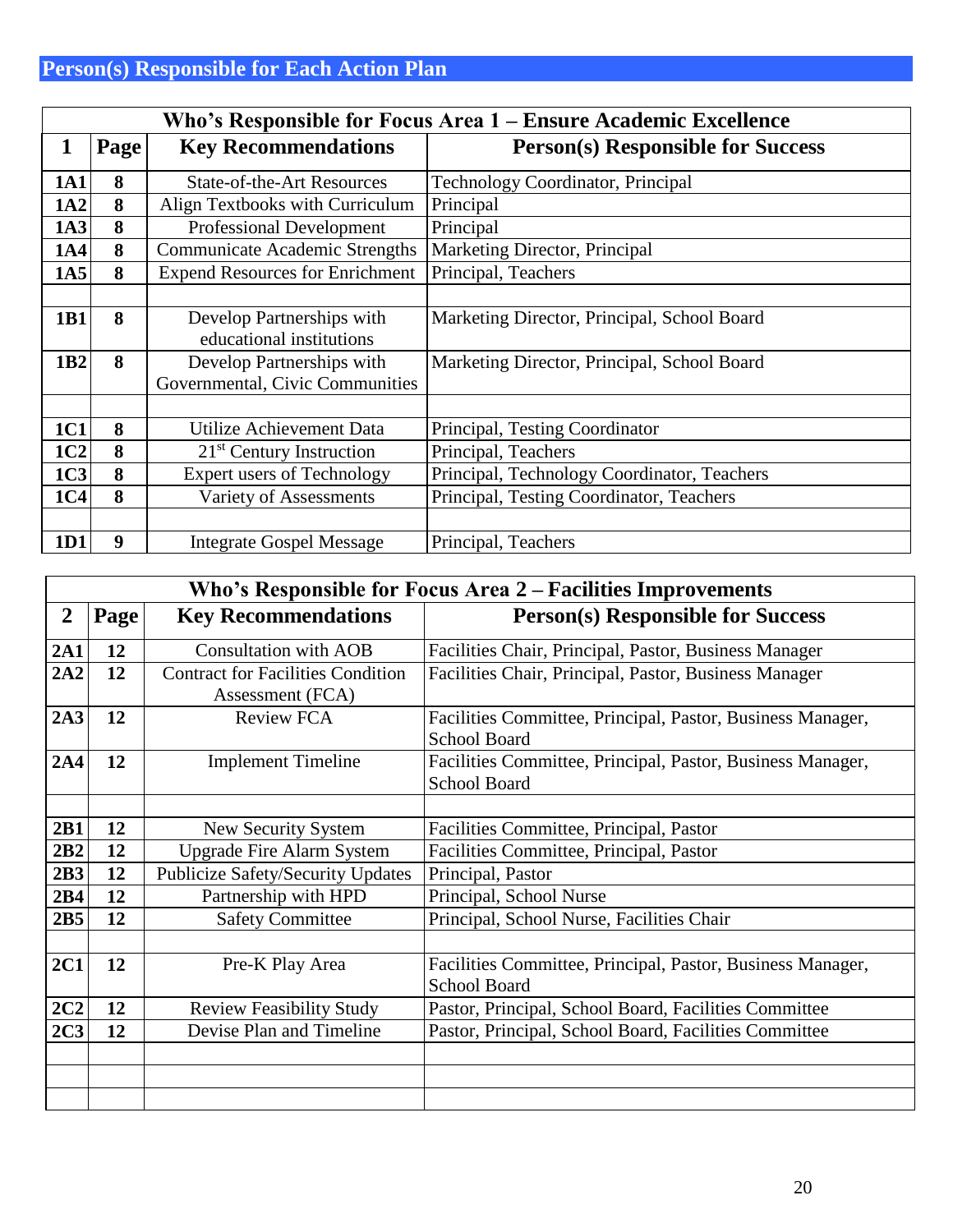|                 | Who's Responsible for Focus Area 3 - Marketing |                                 |                                          |  |  |  |  |
|-----------------|------------------------------------------------|---------------------------------|------------------------------------------|--|--|--|--|
| 3               | Page                                           | <b>Key Recommendations</b>      | <b>Person(s) Responsible for Success</b> |  |  |  |  |
| <b>3A1</b>      | 15                                             | Marketing Catholic Identity     | Marketing Director, School Board         |  |  |  |  |
| 3A2             | 15                                             | <b>Promotional Materials</b>    | <b>Marketing Director</b>                |  |  |  |  |
| 3A3             | 15                                             | Recognize Achievements          | Marketing Director                       |  |  |  |  |
| <b>3A4</b>      | 15                                             | <b>Market Faculty Expertise</b> | <b>Marketing Director</b>                |  |  |  |  |
| 3A5             | 15                                             | <b>Budget for Marketing</b>     | Principal, Business Manager              |  |  |  |  |
|                 |                                                |                                 |                                          |  |  |  |  |
| 3B1             | 15                                             | <b>Business Relationships</b>   | <b>Marketing Director</b>                |  |  |  |  |
| 3B <sub>2</sub> | 15                                             | <b>Community Outreach</b>       | <b>Marketing Director</b>                |  |  |  |  |
|                 |                                                |                                 |                                          |  |  |  |  |
| 3C1             | 15                                             | <b>Walking Radius Outreach</b>  | Marketing Director, Principal, Teachers  |  |  |  |  |
| 3C2             | 15                                             | <b>Showcase Students</b>        | Marketing Director, Principal, Teachers  |  |  |  |  |
| 3D1             | 16                                             | Data Base                       | <b>Marketing Director</b>                |  |  |  |  |
| 3D <sub>2</sub> | 16                                             | Social Media                    | <b>Marketing Director</b>                |  |  |  |  |
| 3D3             | 16                                             | <b>Share Foundation Stories</b> | Marketing Director, Marketing Committee  |  |  |  |  |
| 3D4             | 16                                             | Alumni Relationship Plan        | Marketing Director, Marketing Committee  |  |  |  |  |

|                 | Who's Responsible for Focus Area 4 – Increase Enrollment |                                   |                                              |  |  |  |  |  |  |
|-----------------|----------------------------------------------------------|-----------------------------------|----------------------------------------------|--|--|--|--|--|--|
| 4               | Page                                                     | <b>Key Recommendations</b>        | <b>Person(s) Responsible for Success</b>     |  |  |  |  |  |  |
| 4A1             | 19                                                       | Promote Academic Strengths        | Principal, Marketing Committee               |  |  |  |  |  |  |
| 4A2             | 19                                                       | <b>Promote Catholic Identity</b>  | Principal, Marketing Committee               |  |  |  |  |  |  |
|                 |                                                          |                                   |                                              |  |  |  |  |  |  |
| 4B1             | 19                                                       | <b>Current Families</b>           | Principal, Marketing Director, HSA Board     |  |  |  |  |  |  |
| 4B <sub>2</sub> | 19                                                       | <b>New Families</b>               | Marketing Director, HSA Board                |  |  |  |  |  |  |
| 4B3             | 19                                                       | <b>Exit Survey</b>                | Principal, Marketing Director                |  |  |  |  |  |  |
|                 |                                                          |                                   |                                              |  |  |  |  |  |  |
| 4C1             | 19                                                       | <b>Local Catholic Communities</b> | Principal, School Board, Marketing Committee |  |  |  |  |  |  |
| 4C2             | 19                                                       | <b>Young Families</b>             | Principal, School Board, Marketing Committee |  |  |  |  |  |  |
| 4C <sub>3</sub> | 19                                                       | <b>Other Communities</b>          | Principal, School Board, Marketing Committee |  |  |  |  |  |  |
|                 |                                                          |                                   |                                              |  |  |  |  |  |  |
|                 |                                                          |                                   |                                              |  |  |  |  |  |  |
|                 |                                                          |                                   |                                              |  |  |  |  |  |  |
|                 |                                                          |                                   |                                              |  |  |  |  |  |  |
|                 |                                                          |                                   |                                              |  |  |  |  |  |  |
|                 |                                                          |                                   |                                              |  |  |  |  |  |  |
|                 |                                                          |                                   |                                              |  |  |  |  |  |  |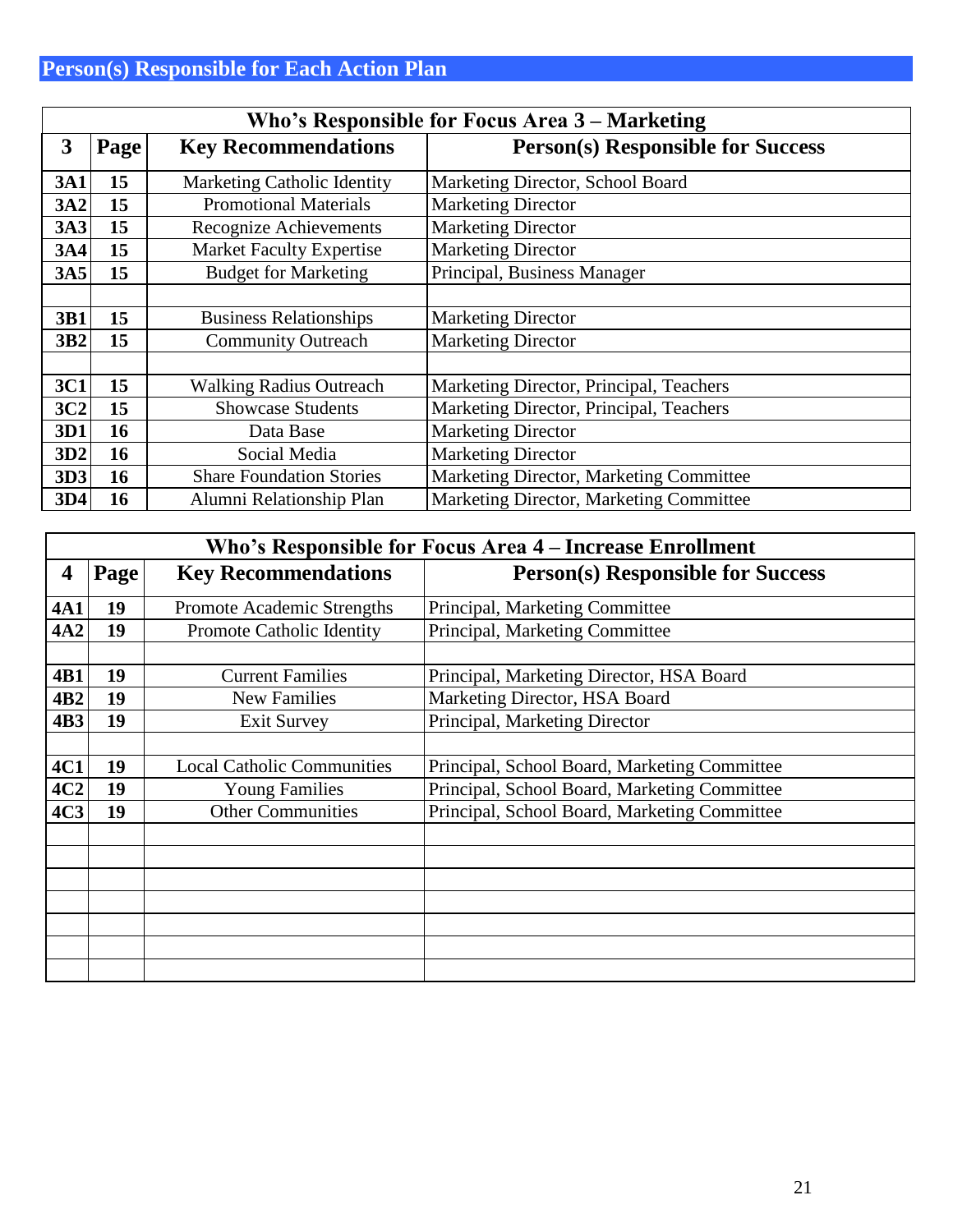<span id="page-23-0"></span>

|                 | <b>Time Lines for Each Action Plan</b>                   |                                        |                |             |                           |             |             |  |  |  |
|-----------------|----------------------------------------------------------|----------------------------------------|----------------|-------------|---------------------------|-------------|-------------|--|--|--|
|                 | Time Lines for Focus Area 1 – Ensure Academic Excellence |                                        |                |             |                           |             |             |  |  |  |
| 1               | Page                                                     | <b>Key Recommendations</b>             | $2017 - 18$    | $2018 - 19$ | $2019 - 20$               | $2020 - 21$ | $2021 - 22$ |  |  |  |
| <b>1A1</b>      | 8                                                        | <b>State-of-the-Art Resources</b>      | X              | X           | X                         | X           | X           |  |  |  |
| 1A2             | 8                                                        | Align Textbooks with Curriculum        | X              | X           | X                         | X           | X           |  |  |  |
| 1A3             | 8                                                        | <b>Professional Development</b>        | X              | X           | X                         | X           | X           |  |  |  |
| 1A4             | 8                                                        | <b>Communicate Academic Strengths</b>  | X              | X           | X                         | X           | X           |  |  |  |
| 1A5             | 8                                                        | <b>Expend Resources for Enrichment</b> |                |             | X                         | X           | X           |  |  |  |
|                 |                                                          |                                        |                |             |                           |             |             |  |  |  |
| 1B1             | 8                                                        | Develop Partnerships with              |                | X           | X                         | X           | X           |  |  |  |
|                 |                                                          | <b>Educational Institutions</b>        |                |             |                           |             |             |  |  |  |
| 1B2             | 8                                                        | Develop Partnerships with              |                | X           | X                         | X           | X           |  |  |  |
|                 |                                                          | Governmental, Civic Communities        |                |             |                           |             |             |  |  |  |
|                 |                                                          |                                        | X              | X           | X                         | X           | X           |  |  |  |
| <b>1C1</b>      | 8                                                        | Utilize Assessment Data                | $\overline{X}$ | X           | X                         | X           | X           |  |  |  |
| 1C2             | 8                                                        | $21st$ Century Instruction             | X              | X           | X                         | X           | X           |  |  |  |
| 1C <sub>3</sub> | 8                                                        | <b>Expert Users of Technology</b>      | X              | X           | X                         | X           | X           |  |  |  |
| 1C <sub>4</sub> | 8                                                        | Variety of Assessments                 |                | X           | X                         | X           | X           |  |  |  |
|                 |                                                          |                                        |                |             |                           |             |             |  |  |  |
| 1D1             | 9                                                        | <b>Integrate Gospel Message</b>        | X              | X           | $\boldsymbol{\mathrm{X}}$ | X           | X           |  |  |  |

|                | Time Line for Focus Area 2 – Facilities Improvements |                                          |             |             |             |             |             |  |
|----------------|------------------------------------------------------|------------------------------------------|-------------|-------------|-------------|-------------|-------------|--|
| $\overline{2}$ | Page                                                 | <b>Key Recommendations</b>               | $2017 - 18$ | $2018 - 19$ | $2019 - 20$ | $2020 - 21$ | $2021 - 22$ |  |
| 2A1            | 12                                                   | <b>Consultation with AOB</b>             | X           |             |             |             |             |  |
| 2A2            | 12                                                   | <b>Contract for FCA</b>                  | X           |             |             |             |             |  |
| 2A3            | 12                                                   | <b>Review FCA</b>                        | X           | X           | X           | X           | X           |  |
| 2A4            | 12                                                   | <b>Implement Timeline</b>                | X           | X           | X           | X           | X           |  |
|                |                                                      |                                          |             |             |             |             |             |  |
| 2B1            | 12                                                   | New Security System                      | X           |             |             |             |             |  |
| 2B2            | 12                                                   | <b>Upgrade Fire Alarm System</b>         |             | X           |             |             |             |  |
| 2B3            | 12                                                   | <b>Publicize Safety/Security Updates</b> | X           | X           | X           | X           | X           |  |
| 2B4            | 12                                                   | Partnership with HPD                     | X           | X           | X           | X           | X           |  |
| 2B5            | 12                                                   | <b>Safety Committee</b>                  | X           | X           | X           | X           | X           |  |
|                |                                                      |                                          |             |             |             |             |             |  |
| 2C1            | 12                                                   | Pre-K Play Area                          |             | X           | X           | X           | X           |  |
| 2C2            | 12                                                   | <b>Review Feasibility Study</b>          | X           | X           |             |             |             |  |
| 2C3            | 12                                                   | Devise Plan and Timeline                 |             | X           | X           | X           | X           |  |
|                |                                                      |                                          |             |             |             |             |             |  |
|                |                                                      |                                          |             |             |             |             |             |  |
|                |                                                      |                                          |             |             |             |             |             |  |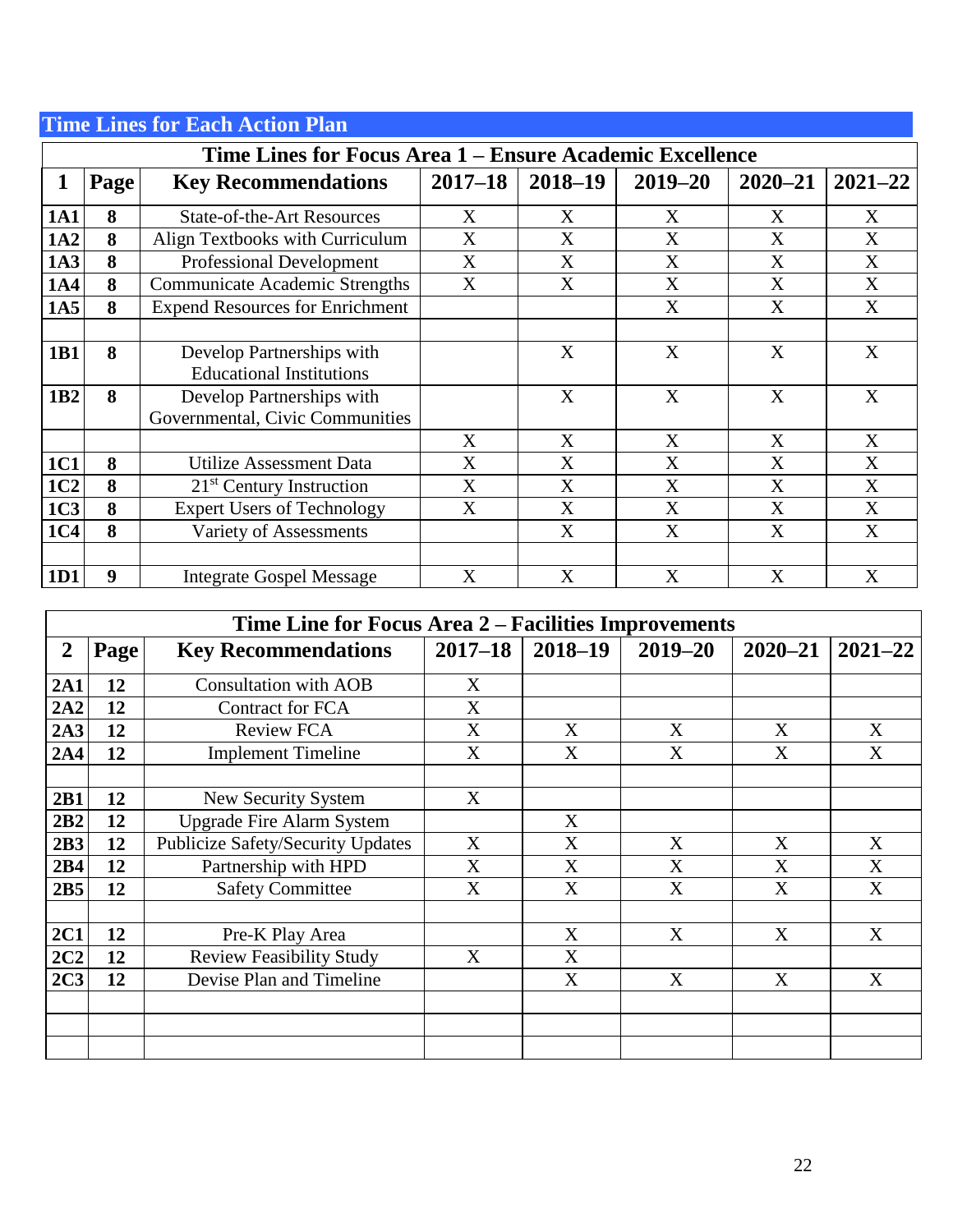<span id="page-24-0"></span>

|                 | <b>Time Lines for Each Action Plan</b>  |                                 |             |             |             |             |             |  |  |  |  |
|-----------------|-----------------------------------------|---------------------------------|-------------|-------------|-------------|-------------|-------------|--|--|--|--|
|                 | Time Lines for Focus Area 3 – Marketing |                                 |             |             |             |             |             |  |  |  |  |
| 3               | Page                                    | <b>Key Recommendations</b>      | $2017 - 18$ | $2018 - 19$ | $2019 - 20$ | $2020 - 21$ | $2021 - 22$ |  |  |  |  |
| <b>3A1</b>      | 15                                      | Marketing Catholic Identity     | X           | X           | X           | X           | X           |  |  |  |  |
| 3A2             | 15                                      | <b>Promotional Materials</b>    | X           | X           | X           | X           | X           |  |  |  |  |
| <b>3A3</b>      | 15                                      | <b>Recognize Achievements</b>   | X           | X           | X           | X           | X           |  |  |  |  |
| <b>3A4</b>      | 15                                      | <b>Market Faculty Expertise</b> | X           | X           | X           | X           | X           |  |  |  |  |
| 3A5             | 15                                      | <b>Budget for Marketing</b>     | X           | X           | X           | X           | X           |  |  |  |  |
|                 |                                         |                                 |             |             |             |             |             |  |  |  |  |
| 3B1             | 15                                      | <b>Business Relationships</b>   |             | X           | X           | X           | X           |  |  |  |  |
| 3B <sub>2</sub> | 15                                      | <b>Community Outreach</b>       |             | X           | X           | X           | X           |  |  |  |  |
|                 |                                         |                                 |             |             |             |             |             |  |  |  |  |
| <b>3C1</b>      | 15                                      | <b>Walking Radius Outreach</b>  | X           | X           | X           | X           | X           |  |  |  |  |
| 3C2             | 15                                      | <b>Showcase Students</b>        | X           | X           | X           | X           | X           |  |  |  |  |
| 3D1             | 16                                      | Data Base                       | X           | X           | X           | X           | X           |  |  |  |  |
| 3D <sub>2</sub> | 16                                      | Social Media                    | X           | X           | X           | X           | X           |  |  |  |  |
| 3D3             | 16                                      | <b>Share Foundation Stories</b> |             | X           | X           | X           | X           |  |  |  |  |
| 3D4             | 16                                      | Alumni Relationship Plan        | X           | X           | X           | X           | X           |  |  |  |  |

|                 | Time Line for Focus Area 4 – Increase Enrollment |                                   |                |             |             |             |             |  |
|-----------------|--------------------------------------------------|-----------------------------------|----------------|-------------|-------------|-------------|-------------|--|
| 4               | Page                                             | <b>Key Recommendations</b>        | $2017 - 18$    | $2018 - 19$ | $2019 - 20$ | $2020 - 21$ | $2021 - 22$ |  |
| <b>4A1</b>      | 19                                               | Promote Academic Strengths        | X              | X           | X           | X           | X           |  |
| 4A2             | 19                                               | Promote Catholic Identity         | X              | X           | X           | X           | X           |  |
|                 |                                                  |                                   |                |             |             |             |             |  |
| 4B1             | 19                                               | <b>Current Families</b>           | X              | X           | X           | X           | X           |  |
| 4B <sub>2</sub> | 19                                               | <b>New Families</b>               | X              | X           | X           | X           | X           |  |
| 4B3             | 19                                               | <b>Exit Survey</b>                | $\overline{X}$ | X           | X           | X           | X           |  |
|                 |                                                  |                                   |                |             |             |             |             |  |
| 4C1             | 19                                               | <b>Local Catholic Communities</b> | X              | X           | X           | X           | X           |  |
| 4C2             | 19                                               | <b>Young Families</b>             | X              | X           | X           | X           | X           |  |
| 4C <sub>3</sub> | 19                                               | <b>Other Communities</b>          |                |             | X           | X           | X           |  |
|                 |                                                  |                                   |                |             |             |             |             |  |
|                 |                                                  |                                   |                |             |             |             |             |  |
|                 |                                                  |                                   |                |             |             |             |             |  |
|                 |                                                  |                                   |                |             |             |             |             |  |
|                 |                                                  |                                   |                |             |             |             |             |  |
|                 |                                                  |                                   |                |             |             |             |             |  |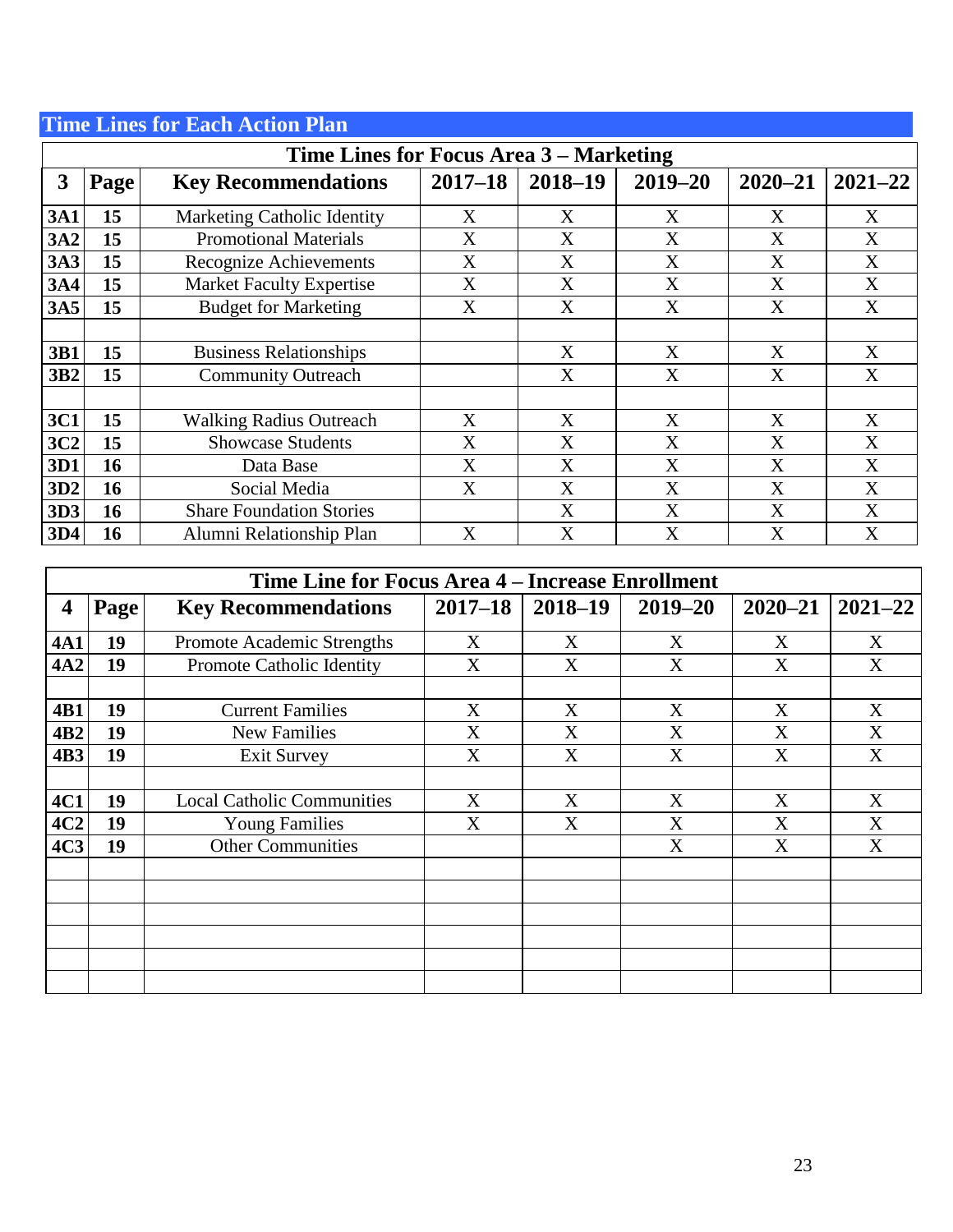# **Financial Projections for Each Action Plan**

|                 | Financial Projections for Focus Area 1 – Ensure Academic Excellence |                                        |             |             |             |             |             |
|-----------------|---------------------------------------------------------------------|----------------------------------------|-------------|-------------|-------------|-------------|-------------|
| 1               | Page                                                                | <b>Key Recommendations</b>             | $2017 - 18$ | $2018 - 19$ | $2019 - 20$ | $2020 - 21$ | $2021 - 22$ |
| <b>1A1</b>      | 8                                                                   | <b>State-of-the-Art Resources</b>      | \$20,000    | \$20,000    | \$20,000    | \$20,000    | \$20,000    |
| 1A2             | 8                                                                   | Align Textbooks with Curriculum        | \$15,000    | \$15,000    | \$15,000    | \$15,000    | \$15,000    |
| 1A3             | 8                                                                   | <b>Professional Development</b>        | \$10,000    | \$10,000    | \$10,000    | \$10,000    | \$10,000    |
| 1A4             | 8                                                                   | <b>Communicate Academic Strengths</b>  | \$2,000     | \$2,000     | \$2,000     | \$2,000     | \$2,000     |
| 1A <sub>5</sub> | 8                                                                   | <b>Expend Resources for Enrichment</b> |             |             | <b>TBD</b>  | <b>TBD</b>  | <b>TBD</b>  |
|                 |                                                                     |                                        |             |             |             |             |             |
| 1 <b>B1</b>     | 8                                                                   | Develop Partnerships with              |             | <b>TBD</b>  | <b>TBD</b>  | <b>TBD</b>  | <b>TBD</b>  |
|                 |                                                                     | educational institutions               |             |             |             |             |             |
| 1 <sub>B2</sub> | 8                                                                   | Develop Partnerships with              |             | <b>TBD</b>  | <b>TBD</b>  | <b>TBD</b>  | <b>TBD</b>  |
|                 |                                                                     | Governmental, Civic Communities        |             |             |             |             |             |
|                 |                                                                     |                                        |             |             |             |             |             |
| <b>1C1</b>      | 8                                                                   | Utilize Achievement Data               | <b>TBD</b>  | <b>TBD</b>  | <b>TBD</b>  | <b>TBD</b>  | <b>TBD</b>  |
| 1C <sub>2</sub> | 8                                                                   | $21st$ Century Instruction             | TBD         | <b>TBD</b>  | <b>TBD</b>  | TBD         | <b>TBD</b>  |
| 1C <sub>3</sub> | 8                                                                   | <b>Expert users of Technology</b>      | TBD         | <b>TBD</b>  | TBD         | <b>TBD</b>  | <b>TBD</b>  |
| 1C <sub>4</sub> | 8                                                                   | Variety of Assessments                 |             |             | Minimal     | Minimal     | Minimal     |
|                 |                                                                     |                                        |             |             |             |             |             |
| 1D1             | 8                                                                   | <b>Integrate Gospel Message</b>        | Minimal     | Minimal     | Minimal     | Minimal     | Minimal     |

|                 | Financial Projections for Focus Area 2 – Facilities Improvements |                                          |             |             |             |             |             |
|-----------------|------------------------------------------------------------------|------------------------------------------|-------------|-------------|-------------|-------------|-------------|
| $\overline{2}$  | Page <sup>1</sup>                                                | <b>Key Recommendations</b>               | $2017 - 18$ | $2018 - 19$ | $2019 - 20$ | $2020 - 21$ | $2021 - 22$ |
| 2A1             | 12                                                               | <b>Consultation with AOB</b>             | None        |             |             |             |             |
| 2A2             | 12                                                               | <b>Contract for FCA</b>                  | \$15,000    |             |             |             |             |
| 2A3             | 12                                                               | <b>Review FCA</b>                        | None        | None        | None        | None        | None        |
| 2A4             | 12                                                               | <b>Implement Timeline</b>                | <b>TBD</b>  | <b>TBD</b>  | <b>TBD</b>  | <b>TBD</b>  | TBD         |
|                 |                                                                  |                                          |             |             |             |             |             |
| 2B1             | 12                                                               | New Security System                      | \$12,000    |             |             |             |             |
| 2B2             | 12                                                               | <b>Upgrade Fire Alarm System</b>         |             | <b>TBD</b>  | <b>TBD</b>  |             |             |
| 2B3             | 12                                                               | <b>Publicize Safety/Security Updates</b> | None        | None        | None        | None        | None        |
| 2B4             | 12                                                               | Partnership with HPD                     | None        | None        | None        | None        | None        |
| 2B5             | 12                                                               | <b>Safety Committee</b>                  | None        | None        | None        | None        | None        |
|                 |                                                                  |                                          |             |             |             |             |             |
| 2C1             | 12                                                               | Pre-K Play Area                          |             | \$60,000    |             |             |             |
| 2C2             | 12                                                               | <b>Review Feasibility Study</b>          | None        | None        | None        | None        | None        |
| 2C <sub>3</sub> | 12                                                               | Devise Plan and Timeline                 |             | <b>TBD</b>  | <b>TBD</b>  | <b>TBD</b>  | <b>TBD</b>  |
|                 |                                                                  |                                          |             |             |             |             |             |
|                 |                                                                  |                                          |             |             |             |             |             |
|                 |                                                                  |                                          |             |             |             |             |             |